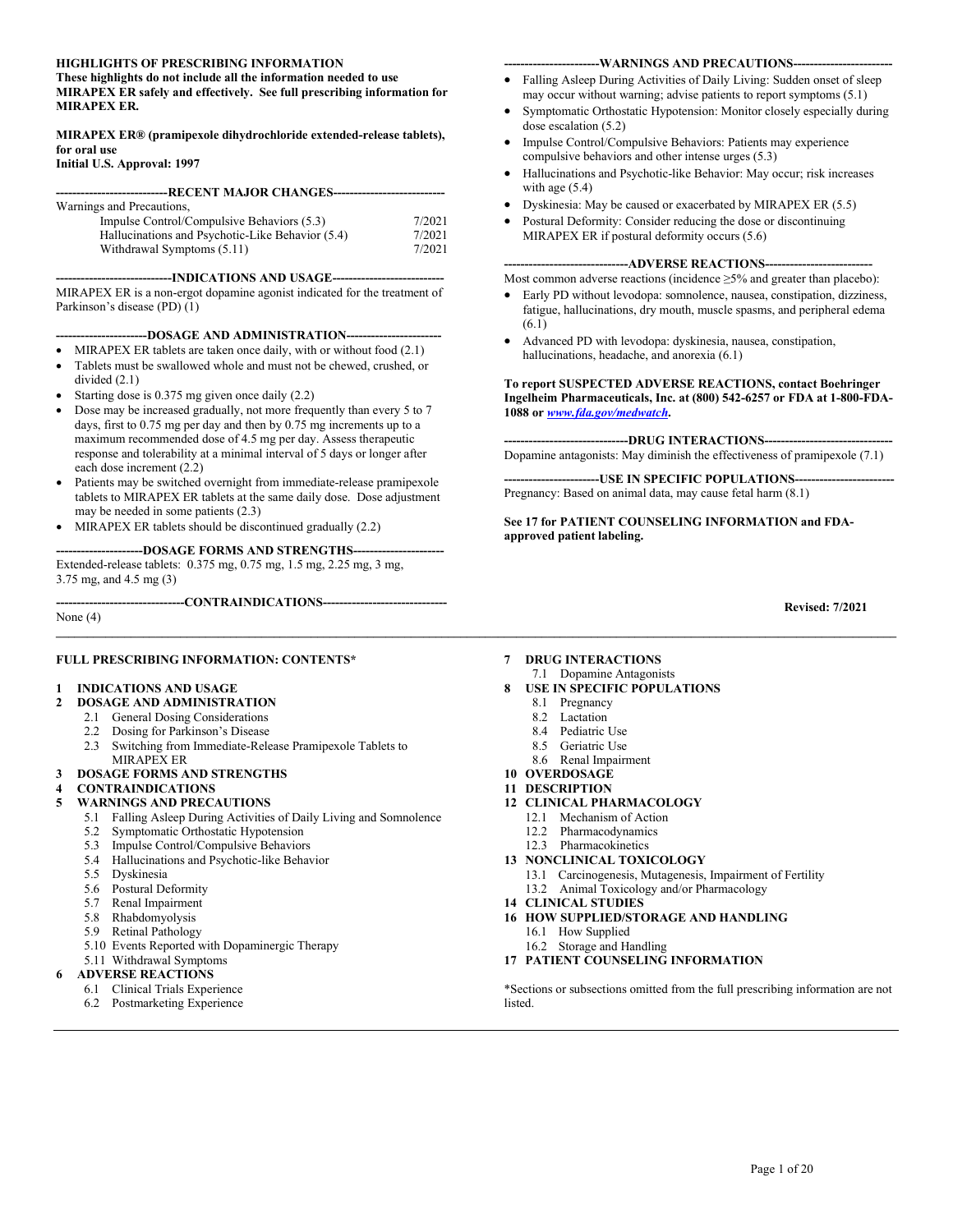# **FULL PRESCRIBING INFORMATION**

# **1 INDICATIONS AND USAGE**

MIRAPEX ER<sup>®</sup> tablets are indicated for the treatment of Parkinson's disease.

# **2 DOSAGE AND ADMINISTRATION**

### **2.1 General Dosing Considerations**

MIRAPEX ER tablets are taken orally once daily, with or without food.

MIRAPEX ER tablets must be swallowed whole and must not be chewed, crushed, or divided.

If a significant interruption in therapy with MIRAPEX ER tablets has occurred, re-titration of therapy may be warranted.

### **2.2 Dosing for Parkinson's Disease**

The starting dose is 0.375 mg given once per day. Based on efficacy and tolerability, dosages may be increased gradually, not more frequently than every 5 to 7 days, first to 0.75 mg per day and then by 0.75 mg increments up to a maximum recommended dose of 4.5 mg per day.

In clinical trials, dosage was initiated at 0.375 mg/day and gradually titrated based on individual therapeutic response and tolerability. Doses greater than 4.5 mg/day have not been studied in clinical trials. Patients should be assessed for therapeutic response and tolerability at a minimal interval of 5 days or longer after each dose increment [*see Clinical Studies (14)*].

Due to the flexible dose design used in clinical trials, specific dose-response information could not be determined [*see Clinical Studies (14)*].

MIRAPEX ER tablets may be tapered off at a rate of 0.75 mg per day until the daily dose has been reduced to 0.75 mg. Thereafter, the dose may be reduced by 0.375 mg per day [*see Warnings and Precautions (5.10, 5.11)*].

### Dosing in Patients with Renal Impairment

In patients with moderate renal impairment (creatinine clearance between 30 and 50 mL/min), MIRAPEX ER tablets should initially be taken every other day. Caution should be exercised and careful assessment of therapeutic response and tolerability should be made before increasing to daily dosing after one week, and before any additional titration in 0.375 mg increments up to 2.25 mg per day. Dose adjustment should occur no more frequently than at weekly intervals.

MIRAPEX ER tablets have not been studied in patients with severe renal impairment (creatinine clearance <30 mL/min) or patients on hemodialysis, and are not recommended in these patients.

### **2.3 Switching from Immediate-Release Pramipexole Tablets to MIRAPEX ER**

Patients with Parkinson's disease may be switched overnight from immediate-release pramipexole tablets to MIRAPEX ER tablets at the same daily dose. When switching between immediate-release pramipexole tablets and MIRAPEX ER tablets, patients should be monitored to determine if dosage adjustment is necessary.

### **3 DOSAGE FORMS AND STRENGTHS**

• 0.375 mg white to off-white, round, bevel-edged, extended-release tablets debossed with "ER" on one side and "0.375" on the other side. Each extended-release tablet contains 0.375 mg pramipexole dihydrochloride monohydrate equivalent to 0.352 mg pramipexole dihydrochloride.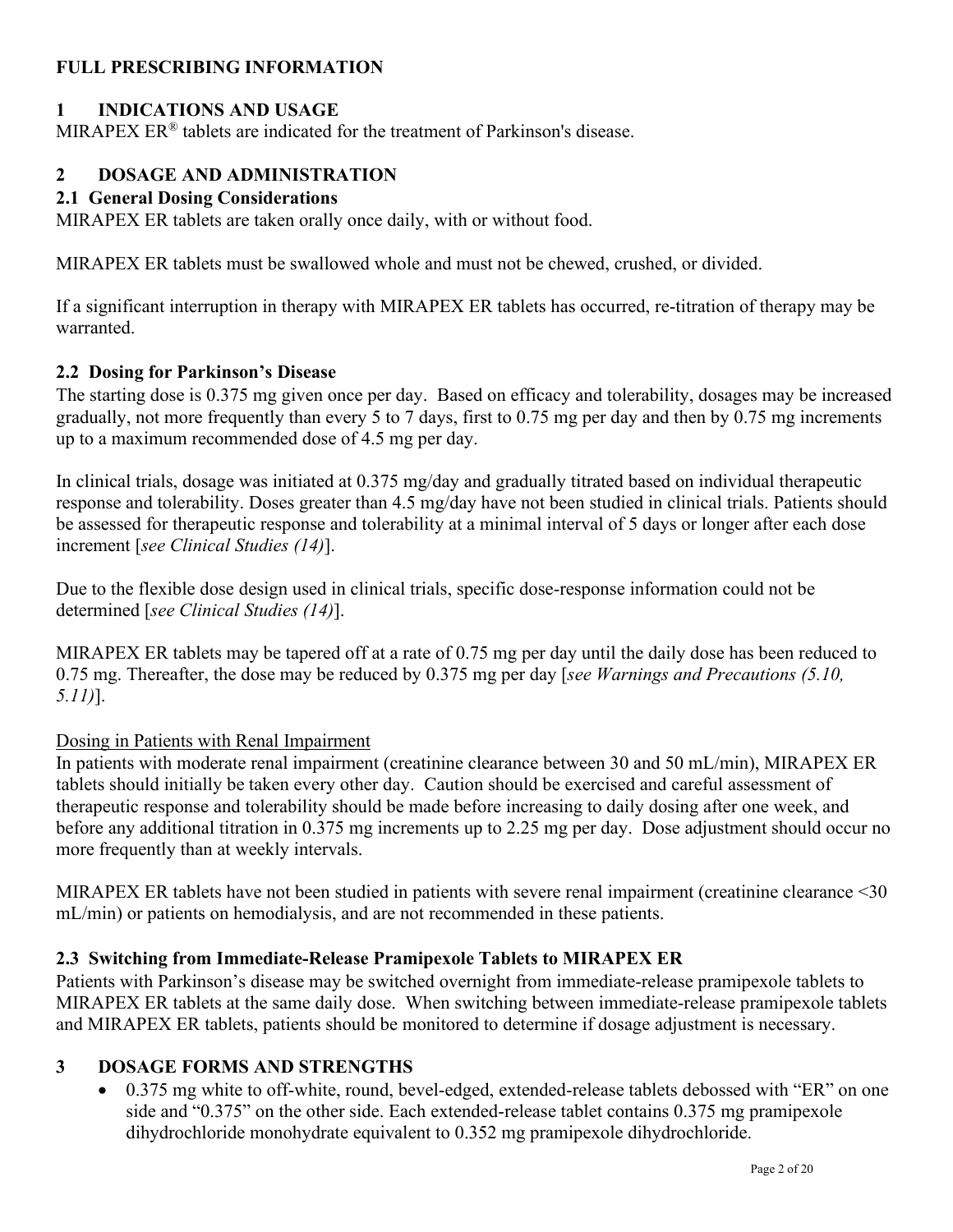- 0.75 mg white to off-white, round, bevel-edged, extended-release tablets debossed with "ER" on one side and "0.75" on the other side. Each extended-release tablet contains 0.75 mg pramipexole dihydrochloride monohydrate equivalent to 0.705 mg pramipexole dihydrochloride.
- 1.5 mg white to off-white, oval, extended-release tablets debossed with "ER" on one side and "1.5" on the other side. Each extended-release tablet contains 1.5 mg pramipexole dihydrochloride monohydrate equivalent to 1.41 mg pramipexole dihydrochloride.
- 2.25 mg white to off-white, oval, extended-release tablets debossed with "ER" on one side and "2.25" on the other side. Each extended-release tablet contains 2.25 mg pramipexole dihydrochloride monohydrate equivalent to 2.12 mg pramipexole dihydrochloride.
- 3 mg white to off-white, oval, extended-release tablets debossed with "ER" on one side and "3.0" on the other side. Each extended-release tablet contains 3 mg pramipexole dihydrochloride monohydrate equivalent to 2.82 mg pramipexole dihydrochloride.
- 3.75 mg white to off-white, oval, extended-release tablets debossed with "ER" on one side and "3.75" on the other side. Each extended-release tablet contains 3.75 mg pramipexole dihydrochloride monohydrate equivalent to 3.53 mg pramipexole dihydrochloride.
- 4.5 mg white to off-white, oval, extended-release tablets debossed with "ER" on one side and "4.5" on the other side. Each extended-release tablet contains 4.5 mg pramipexole dihydrochloride monohydrate equivalent to 4.23 mg pramipexole dihydrochloride.

# **4 CONTRAINDICATIONS**

None.

# **5 WARNINGS AND PRECAUTIONS**

# **5.1 Falling Asleep During Activities of Daily Living and Somnolence**

Patients treated with pramipexole have reported falling asleep while engaged in activities of daily living, including the operation of motor vehicles, which sometimes resulted in accidents. Although many of these patients reported somnolence while on pramipexole tablets, some perceived that they had no warning signs (sleep attack) such as excessive drowsiness, and believed that they were alert immediately prior to the event. Some of these events had been reported as late as one year after the initiation of treatment. In placebocontrolled clinical trials in Parkinson's disease, the sudden onset of sleep or sleep attacks were reported in 8 of 387 (2%) patients treated with MIRAPEX ER tablets compared to 2 of 281 (1%) patients on placebo.

In early Parkinson's disease, somnolence was reported in 36% of 223 patients treated with MIRAPEX ER, median dose 3.0 mg/day, compared to 15% of 103 patients on placebo. In advanced Parkinson's disease, somnolence was reported in 15% of 164 patients treated with MIRAPEX ER tablets, median dose 3 mg/day, compared to 16% of 178 patients on placebo. It has been reported that falling asleep while engaged in activities of daily living usually occurs in a setting of preexisting somnolence, although patients may not give such a history. For this reason, prescribers should reassess patients for drowsiness or sleepiness, especially since some of the events occur well after the start of treatment. Prescribers should also be aware that patients may not acknowledge drowsiness or sleepiness until directly questioned about drowsiness or sleepiness during specific activities.

Before initiating treatment with MIRAPEX ER tablets, advise patients of the potential to develop drowsiness, and specifically ask about factors that may increase the risk for somnolence such as the use of concomitant sedating medications or alcohol, the presence of sleep disorders, and concomitant medications that increase pramipexole plasma levels (e.g., cimetidine) [*see Clinical Pharmacology (12.3)*]. If a patient develops significant daytime sleepiness or episodes of falling asleep during activities that require active participation (e.g., conversations, eating, etc.), MIRAPEX ER tablets should ordinarily be discontinued. If a decision is made to continue MIRAPEX ER tablets, advise patients not to drive and to avoid other potentially dangerous activities that might result in harm if the patients become somnolent. While dose reduction reduces the degree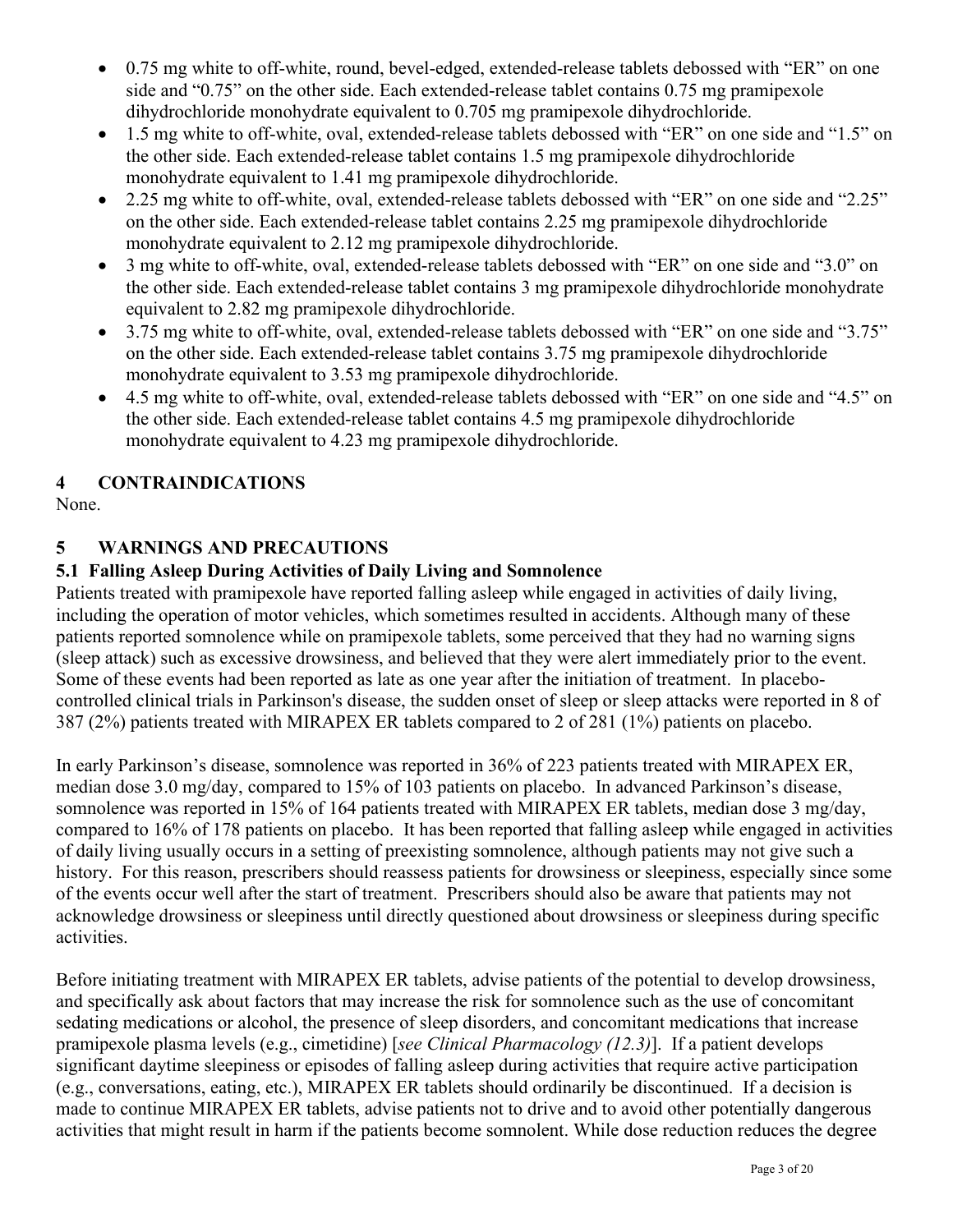of somnolence, there is insufficient information to establish that dose reduction will eliminate episodes of falling asleep while engaged in activities of daily living.

# **5.2 Symptomatic Orthostatic Hypotension**

Dopamine agonists, in clinical studies and clinical experience, appear to impair the systemic regulation of blood pressure, with resulting orthostatic hypotension, especially during dose escalation. Parkinson's disease patients, in addition, appear to have an impaired capacity to respond to an orthostatic challenge. For these reasons, Parkinson's disease patients being treated with dopaminergic agonists, including MIRAPEX ER, ordinarily require careful monitoring for signs and symptoms of orthostatic hypotension, especially during dose escalation, and should be informed of this risk. In placebo-controlled clinical trials in Parkinson's disease, symptomatic orthostatic hypotension was reported in 10 of 387 (3%) patients treated with MIRAPEX ER tablets compared to 3 of 281 (1%) patients on placebo. One patient of 387 on MIRAPEX ER tablets discontinued treatment due to hypotension.

# **5.3 Impulse Control/Compulsive Behaviors**

Case reports and the results of cross-sectional studies suggest that patients can experience intense urges to gamble, increased sexual urges, intense urges to spend money, binge eating, and/or other intense urges, and the inability to control these urges while taking one or more of the medications, including MIRAPEX ER, that increase central dopaminergic tone. In some cases, although not all, these urges were reported to have stopped when the dose was reduced or the medication was discontinued. Because patients may not recognize these behaviors as abnormal, it is important for prescribers to specifically ask patients or their caregivers about the development of new or increased gambling urges, sexual urges, uncontrolled spending or other urges while being treated with MIRAPEX ER for Parkinson's disease. Physicians should consider dose reduction or stopping the medication if a patient develops such urges while taking MIRAPEX ER.

A total of 1056 patients with Parkinson's disease who participated in two MIRAPEX ER placebo-controlled studies of up to 33 weeks duration were specifically asked at each visit about the occurrence of these symptoms. A total of 14 of 387 (4%) treated with MIRAPEX ER tablets, 12 of 388 (3%) treated with immediate-release pramipexole tablets, and 4 of 281 (1%) treated with placebo reported compulsive behaviors, including pathological gambling, hypersexuality, and/or compulsive buying.

# **5.4 Hallucinations and Psychotic-like Behavior**

In placebo-controlled clinical trials in Parkinson's disease, hallucinations (visual or auditory or mixed) were reported in 25 of 387 (6%) patients treated with MIRAPEX ER tablets compared to 5 of 281 (2%) patients receiving placebo. Hallucinations led to discontinuation of treatment in 5 of 387 (1%) patients on MIRAPEX ER tablets.

Age appears to increase the risk of hallucinations attributable to pramipexole. In placebo-controlled clinical trials in Parkinson's disease, hallucinations were reported in 15 of 162 (9%) patients ≥65 years of age taking MIRAPEX ER tablets compared to 10 of 225 (4%) patients <65 years of age taking MIRAPEX ER tablets.

Postmarketing reports with dopamine agonists, including MIRAPEX ER, indicate that patients with Parkinson's disease may experience new or worsening mental status and behavioral changes, which may be severe, including psychotic-like behavior during treatment with MIRAPEX ER or after starting or increasing the dose of MIRAPEX ER. Other drugs prescribed to improve the symptoms of Parkinson's disease can have similar effects on thinking and behavior. This abnormal thinking and behavior can consist of one or more of a variety of manifestations including paranoid ideation, delusions, hallucinations, confusion, psychotic-like behavior, symptoms of mania (e.g., insomnia, psychomotor agitation), disorientation, aggressive behavior, agitation, and delirium.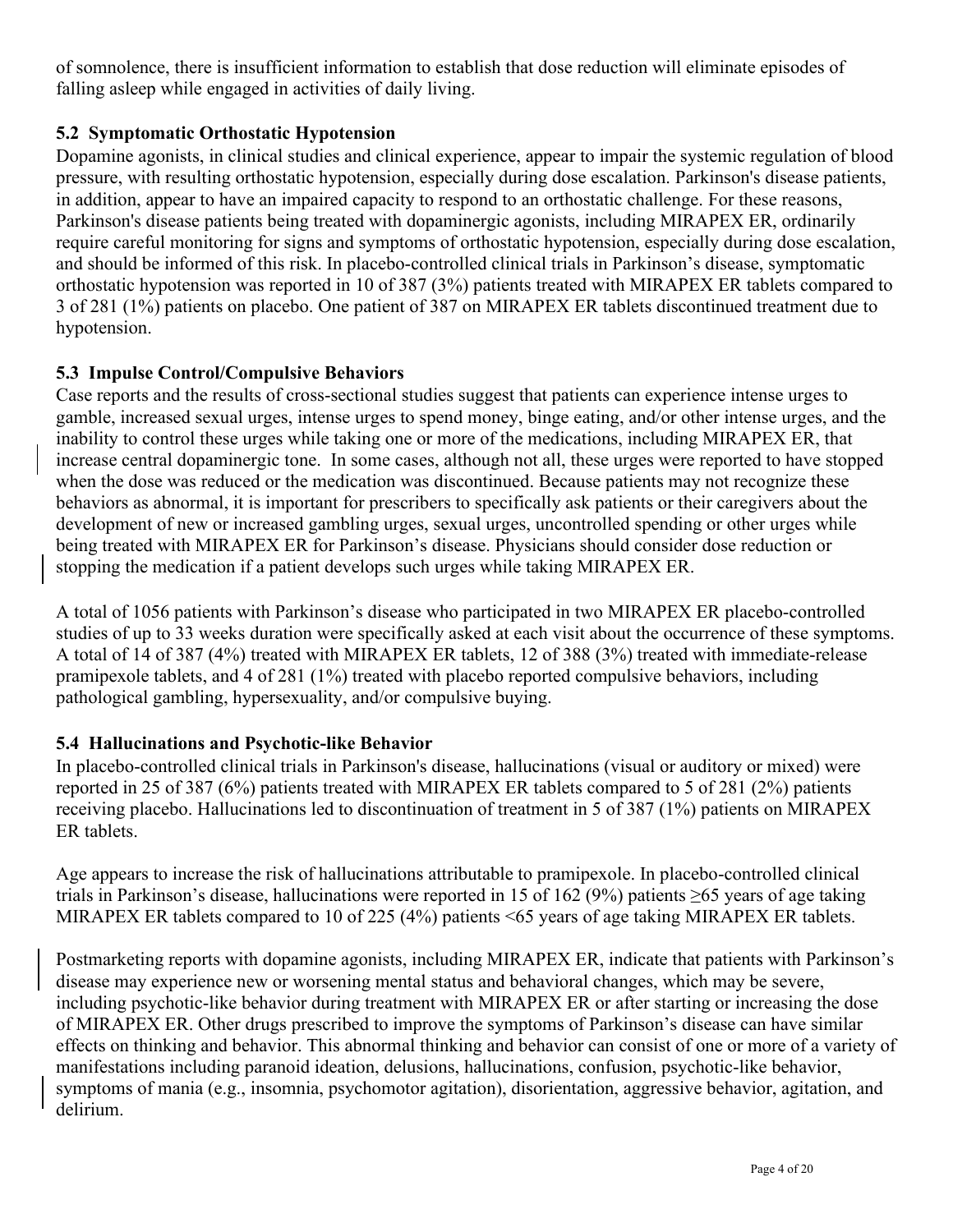Patients with a major psychotic disorder should ordinarily not be treated with dopamine agonists, including MIRAPEX ER, because of the risk of exacerbating the psychosis. In addition, certain medications used to treat psychosis may exacerbate the symptoms of Parkinson's disease and may decrease the effectiveness of MIRAPEX ER [*see Drug Interactions (7.1)*].

# **5.5 Dyskinesia**

MIRAPEX ER tablets may cause or exacerbate preexisting dyskinesia.

# **5.6 Postural Deformity**

Postural deformities, including antecollis, camptocormia (Bent Spine Syndrome), and pleurothotonus (Pisa Syndrome), have been reported in patients after starting or increasing the dose of MIRAPEX ER. Postural deformity may occur several months after starting treatment or increasing the dose. Reducing the dose or discontinuing MIRAPEX ER has been reported to improve postural deformity in some patients, and should be considered if postural deformity occurs.

# **5.7 Renal Impairment**

The elimination of pramipexole is dependent on renal function [*see Clinical Pharmacology (12.3)*]. Patients with mild renal impairment (a creatinine clearance above 50 mL/min) require no reduction in daily dose. MIRAPEX ER tablets have not been studied in patients with moderate to severe renal impairment (creatinine clearance <50 mL/min) or on hemodialysis [*see Dosage and Administration (2.2), Use in Specific Populations (8.6), and Clinical Pharmacology (12.3)*].

# **5.8 Rhabdomyolysis**

In the clinical development program for immediate-release pramipexole tablets, a single case of rhabdomyolysis occurred in a 49-year-old male with advanced Parkinson's disease. The patient was hospitalized with an elevated CPK (10,631 IU/L). The symptoms resolved with discontinuation of the medication.

Advise patients to contact a physician if they experience any unexplained muscle pain, tenderness, or weakness, as these may be symptoms of rhabdomyolysis.

# **5.9 Retinal Pathology**

### Human Data

A two-year open-label, randomized, parallel-group safety study of retinal deterioration and vision compared immediate-release pramipexole tablets and immediate-release ropinirole. Two hundred thirty four Parkinson's disease patients (115 on pramipexole, mean dose 3.0 mg/day and 119 on ropinirole, mean dose 9.5 mg/day) were evaluated using a panel of clinical ophthalmological assessments. Of 234 patients who were evaluable, 196 had been treated for two years and 29 were judged to have developed clinical abnormalities that were considered meaningful (19 patients in each treatment arm had received treatment for less than two years). There was no statistical difference in retinal deterioration between the treatment arms; however, the study was only capable of detecting a very large difference between treatments. In addition, because the study did not include an untreated comparison group (placebo treated), it is unknown whether the findings reported in patients treated with either drug are greater than the background rate in an aging population.

### Animal Data

Pathologic changes (degeneration and loss of photoreceptor cells) were observed in the retina of albino rats in a 2-year carcinogenicity study. While retinal degeneration was not diagnosed in pigmented rats treated for 2 years, a thinning in the outer nuclear layer of the retina was slightly greater in rats given drug compared with controls. Evaluation of the retinas of albino mice, monkeys, and minipigs did not reveal similar changes. The potential significance of this effect for humans has not been established, but cannot be disregarded because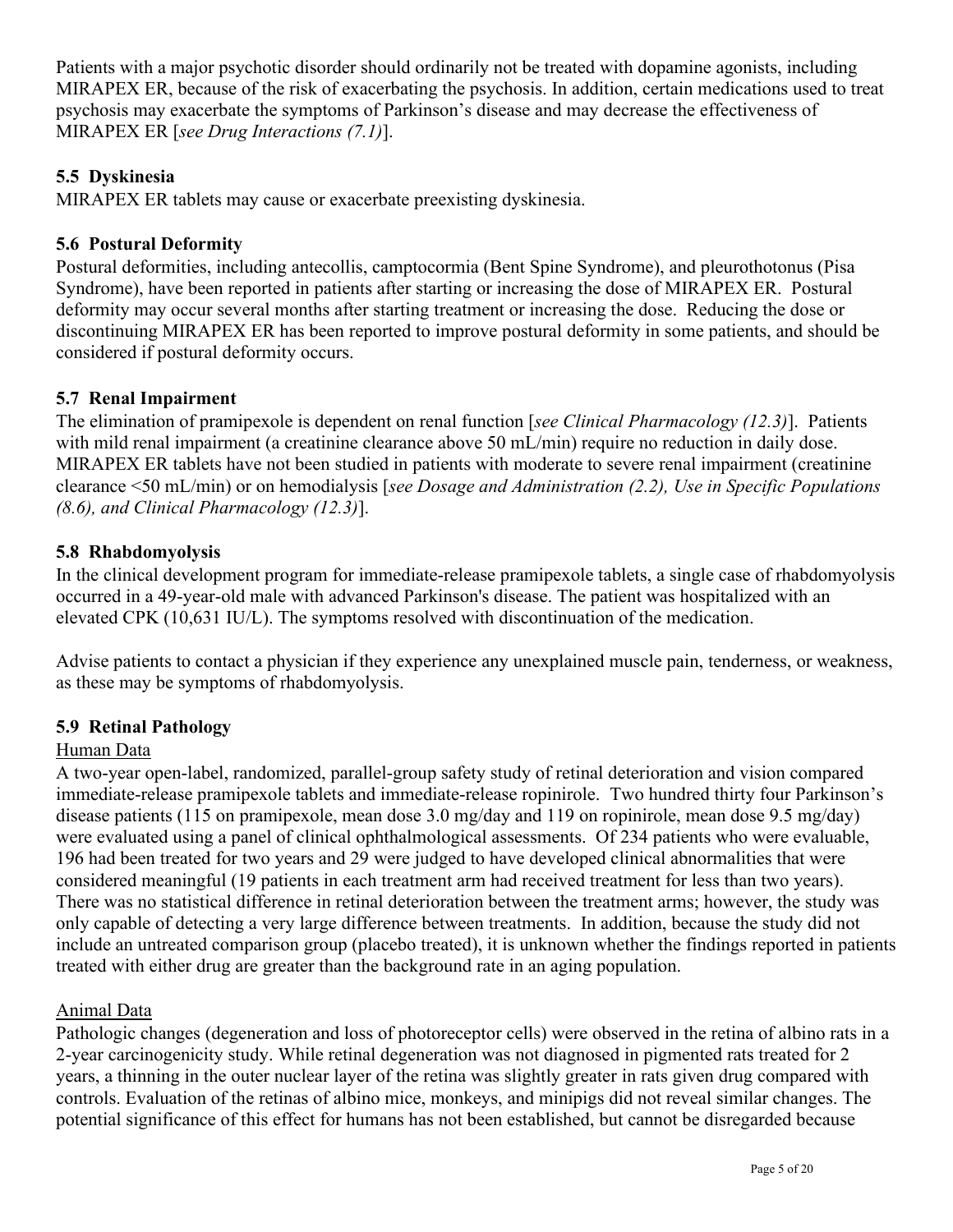disruption of a mechanism that is universally present in vertebrates (i.e., disk shedding) may be involved [*see Nonclinical Toxicology (13.2)*].

# **5.10 Events Reported with Dopaminergic Therapy**

Although the events enumerated below may not have been reported with the use of pramipexole in its development program, they are associated with the use of other dopaminergic drugs. The expected incidence of these events, however, is so low that even if pramipexole caused these events at rates similar to those attributable to other dopaminergic therapies, it would be unlikely that even a single case would have occurred in a cohort of the size exposed to pramipexole in studies to date.

## Hyperpyrexia and Confusion

Although not reported with pramipexole in the clinical development program, a symptom complex resembling the neuroleptic malignant syndrome (characterized by elevated temperature, muscular rigidity, altered consciousness, and autonomic instability), with no other obvious etiology, has been reported in association with rapid dose reduction, withdrawal of, or changes in dopaminergic therapy. If possible, avoid sudden discontinuation or rapid dose reduction in patients taking MIRAPEX ER tablets. If the decision is made to discontinue MIRAPEX ER tablets, the dose should be tapered to reduce the risk of hyperpyrexia and confusion [*see Dosage and Administration (2.2)*].

## Fibrotic Complications

Cases of retroperitoneal fibrosis, pulmonary infiltrates, pleural effusion, pleural thickening, pericarditis, and cardiac valvulopathy have been reported in patients treated with ergot-derived dopaminergic agents. While these complications may resolve when the drug is discontinued, complete resolution does not always occur.

Although these adverse events are believed to be related to the ergoline structure of these compounds, whether other, non-ergot derived dopamine agonists can cause them is unknown.

Cases of possible fibrotic complications, including peritoneal fibrosis, pleural fibrosis, and pulmonary fibrosis have been reported in the postmarketing experience with immediate-release pramipexole tablets. While the evidence is not sufficient to establish a causal relationship between pramipexole and these fibrotic complications, a contribution of pramipexole cannot be completely ruled out.

# **5.11 Withdrawal Symptoms**

Symptoms including apathy, anxiety, depression, fatigue, insomnia, sweating, and pain have been reported during taper or after discontinuation of dopamine agonists, including MIRAPEX ER. These symptoms generally do not respond to levodopa.

Prior to discontinuation of MIRAPEX ER, patients should be informed about potential withdrawal symptoms, and monitored during and after discontinuation. In case of severe withdrawal symptoms, a trial readministration of a dopamine agonist at the lowest effective dose may be considered.

# **6 ADVERSE REACTIONS**

The following adverse reactions are discussed in greater detail in other sections of the labeling:

- Falling Asleep During Activities of Daily Living and Somnolence [*see Warnings and Precautions (5.1)*]
- Symptomatic Orthostatic Hypotension [*see Warnings and Precautions (5.2)*]
- Impulse Control/Compulsive Behaviors [*see Warnings and Precautions (5.3)*]
- Hallucinations and Psychotic-like Behavior [*see Warnings and Precautions (5.4)*]
- Dyskinesia [*see Warnings and Precautions (5.5)*]
- Postural Deformity [*see Warnings and Precautions (5.6)*]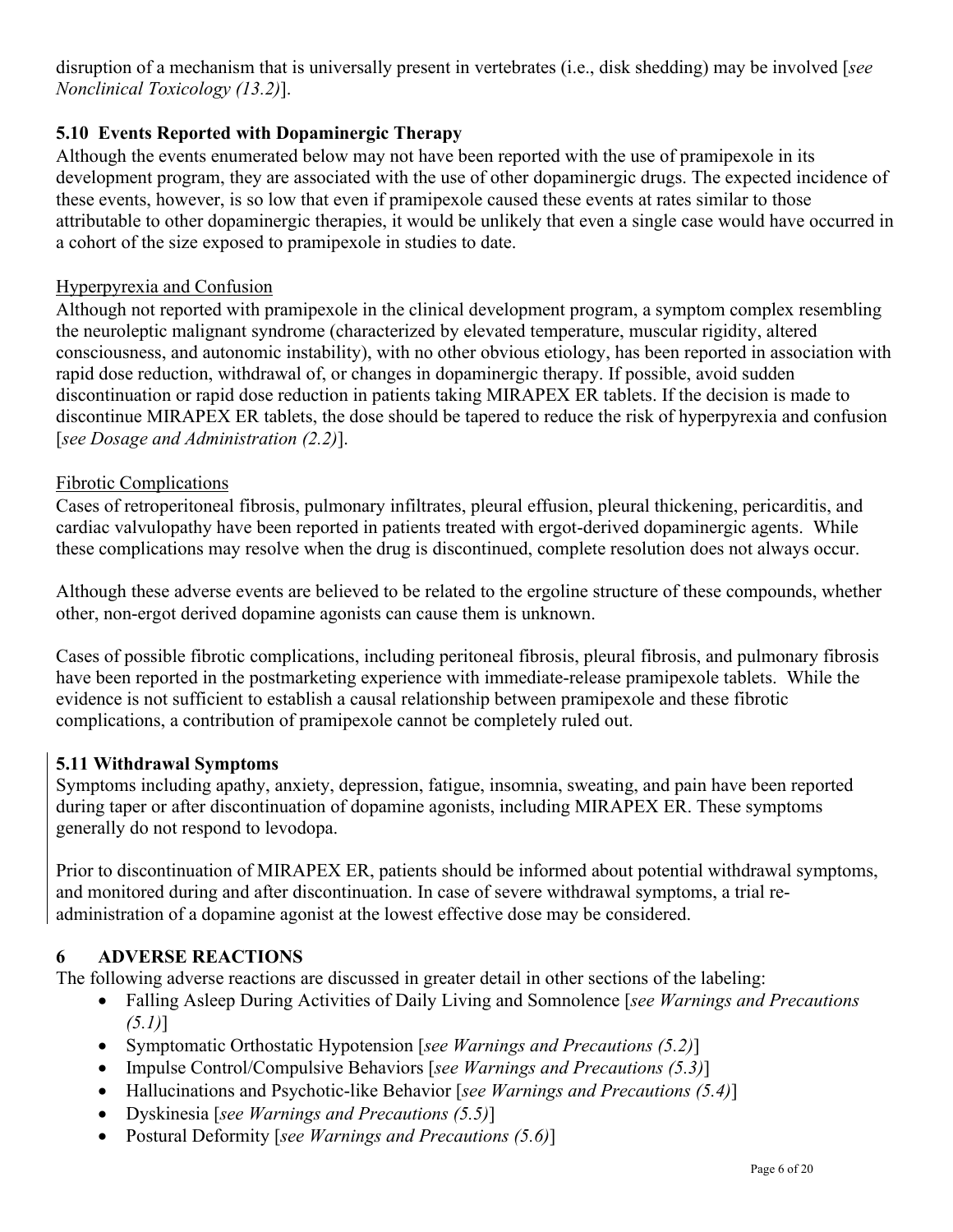- Rhabdomyolysis [*see Warnings and Precautions (5.8)*]
- Retinal Pathology [*see Warnings and Precautions (5.9)*]
- Events Reported with Dopaminergic Therapy [*see Warnings and Precautions (5.10)*]
- Withdrawal Symptoms [*see Warnings and Precautions (5.11)*]

# **6.1 Clinical Trials Experience**

Because clinical trials are conducted under widely varying conditions, adverse reaction rates observed in the clinical trials of a drug cannot be directly compared to rates in the clinical trials of another drug (or of another development program of a different formulation of the same drug) and may not reflect the rates observed in practice.

During the premarketing development of MIRAPEX ER tablets, patients with early Parkinson's disease were treated with MIRAPEX ER tablets, placebo, or immediate-release pramipexole tablets. In addition, a randomized, double-blind, parallel group trial was conducted in 156 early Parkinson's disease patients (Hoehn & Yahr Stages I-III) to assess overnight switching of immediate-release pramipexole tablets to MIRAPEX ER tablets. In this latter study, concomitant treatment with stable doses of levodopa, monoamine oxidase B inhibitor (MAOB-I) drugs, anticholinergics, or amantadine, individually or in combination, was allowed. In a third trial, advanced Parkinson's disease patients received MIRAPEX ER tablets, placebo, or immediate-release pramipexole tablets as adjunctive therapy to levodopa.

# Early Parkinson's Disease

The most common adverse reactions (≥5% and more frequent than placebo) after 33 weeks of treatment with MIRAPEX ER tablets in the trial of early Parkinson's disease patients were somnolence, nausea, constipation, dizziness, fatigue, hallucinations, dry mouth, muscle spasms, and peripheral edema.

Twenty four of 223 (11%) patients treated with MIRAPEX ER tablets for 33 weeks discontinued treatment due to adverse reactions compared to 4 of 103 (4%) patients who received placebo and approximately 20 of 213 (9%) patients who received immediate-release pramipexole tablets. The adverse reaction most commonly causing discontinuation of treatment with MIRAPEX ER tablets was nausea (2%).

Table 1 lists adverse reactions that occurred with a frequency of at least 2% with MIRAPEX ER and were more frequent than with placebo during 33 weeks of treatment in a double-blind, placebo-controlled study in early Parkinson's disease. In this study, patients did not receive concomitant levodopa; however, levodopa was permitted as rescue medication.

| Table 1 Adverse-Reactions in a 33-Week Double-Blind, Placebo-Controlled Trial with MIRAPEX ER in |
|--------------------------------------------------------------------------------------------------|
| <b>Early Parkinson's Disease</b>                                                                 |

| <b>Body System/Adverse Reaction</b> | Placebo       | <b>MIRAPEX ER</b> | <b>Immediate-Release</b><br>Pramipexole |
|-------------------------------------|---------------|-------------------|-----------------------------------------|
|                                     | $(n=103)$     | $(n=223)$         | $(n=213)$                               |
|                                     | $\frac{0}{0}$ | $\frac{6}{6}$     | $\frac{0}{0}$                           |
| Nervous system disorders            |               |                   |                                         |
| Somnolence                          | 15            | 36                | 33                                      |
| <b>Dizziness</b>                    |               | 12                | 12                                      |
| Tremor                              |               |                   |                                         |
| Balance disorder                    |               |                   |                                         |
| <b>Gastrointestinal disorders</b>   |               |                   |                                         |
| Nausea                              |               | 22                | 24                                      |
| Constipation                        |               | 14                | 12                                      |
| Dry mouth                           |               |                   |                                         |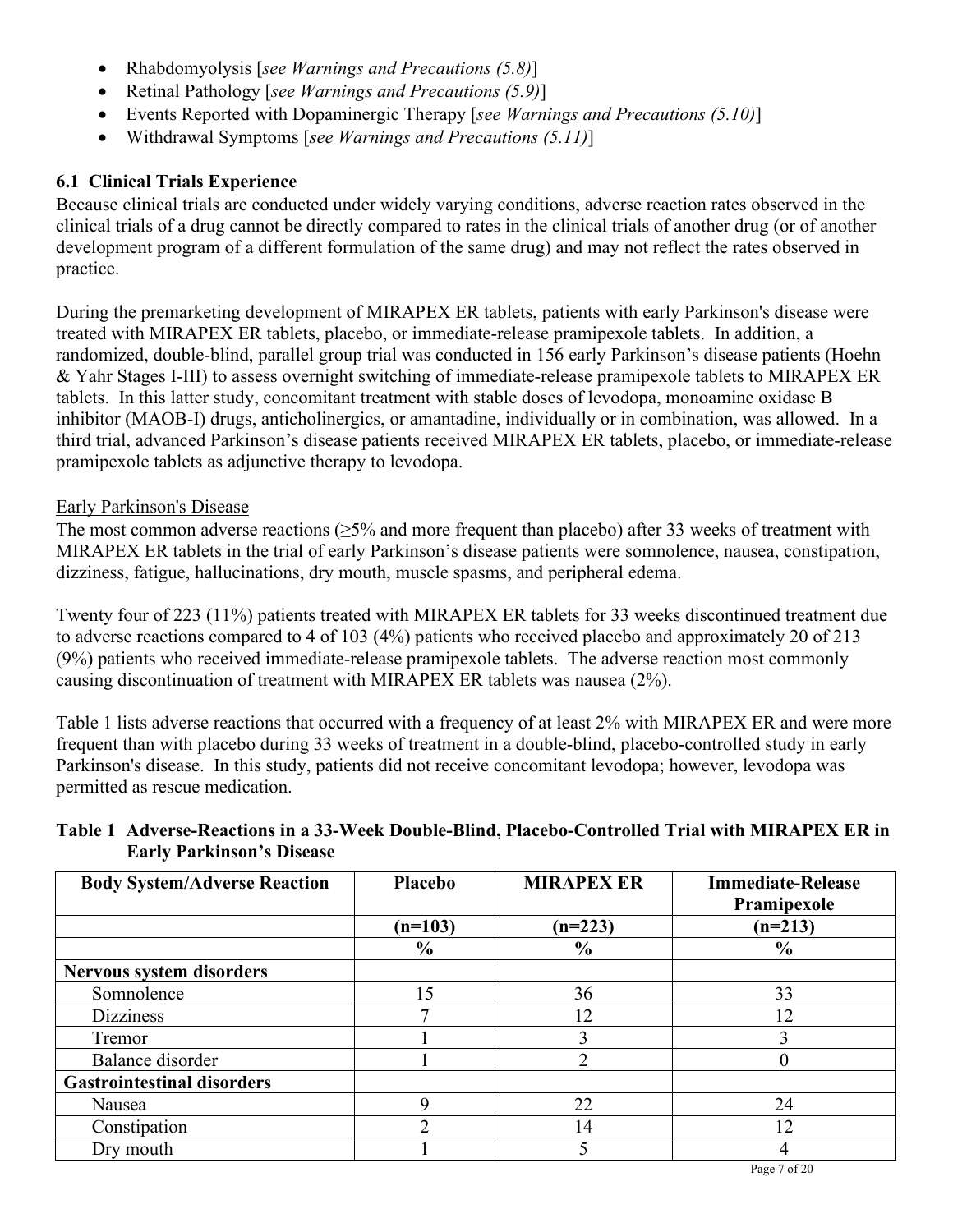| Vomiting                                  | $\boldsymbol{0}$ | 4              | 4                |
|-------------------------------------------|------------------|----------------|------------------|
| Upper abdominal pain                      |                  | 3              | 4                |
| Dyspepsia                                 | $\overline{2}$   | 3              | 3                |
| Abdominal discomfort                      | $\overline{0}$   | $\overline{2}$ | $\mathbf{1}$     |
| <b>Psychiatric disorders</b>              |                  |                |                  |
| Hallucinations, including visual,         |                  | 5              | 6                |
| auditory and mixed                        |                  |                |                  |
| Insomnia                                  | 3                | 4              | 4                |
| Sleep attacks or sudden onset of          |                  | $\overline{3}$ | 6                |
| sleep                                     |                  |                |                  |
| Sleep disorder                            |                  | $\overline{2}$ | 3                |
| Depression                                | $\theta$         | $\overline{2}$ | $\overline{0}$   |
| <b>General disorders and</b>              |                  |                |                  |
| administration site conditions            |                  |                |                  |
| Fatigue                                   | 4                | 6              | 6                |
| Peripheral edema                          | $\overline{4}$   | 5              | 8                |
| Asthenia                                  | $\overline{2}$   | $\overline{3}$ | 1                |
| <b>Musculoskeletal and connective</b>     |                  |                |                  |
| tissue disorders                          |                  |                |                  |
| Muscle spasms                             | 3                | 5              | 3                |
| Injury, poisoning and procedural          |                  |                |                  |
| complications                             |                  |                |                  |
| Fall                                      |                  | 4              | 4                |
| Ear and labyrinth disorders               |                  |                |                  |
| Vertigo                                   |                  | 4              | $\overline{2}$   |
| Respiratory, thoracic and                 |                  |                |                  |
| mediastinal disorders                     |                  |                |                  |
| Cough                                     |                  | 3              | 3                |
| <b>Metabolism and nutrition disorders</b> |                  |                |                  |
| Increased appetite                        |                  | 3              | $\overline{2}$   |
| <b>Vascular disorders</b>                 |                  |                |                  |
| Orthostatic hypotension                   |                  | 3              | $\boldsymbol{0}$ |

Because this study used a flexible dose titration design, it was not possible to assess the effects of dose on the incidence of adverse reactions.

Adverse reactions can initially occur in either the titration or maintenance phase. Some adverse reactions developed in MIRAPEX ER-treated patients during the titration phase and persisted ( $\geq$ 7 days) into the maintenance phase (i.e., MIRAPEX ER % - placebo % = treatment difference  $\geq$ 2%); persistent adverse reactions were somnolence, nausea, constipation, fatigue, and dry mouth.

A double-blind, randomized, parallel group trial evaluated the tolerability of an overnight switch from immediate-release pramipexole tablets to MIRAPEX ER tablets at the same daily dose in 156 early Parkinson's disease patients with or without levodopa. One of 104 patients switched from immediate-release pramipexole tablets to MIRAPEX ER tablets discontinued due to adverse reactions (vertigo and nausea).

### Advanced Parkinson's Disease

The most common adverse reactions (≥5% and greater frequency than in placebo) during 18 weeks of treatment with MIRAPEX ER tablets in the trial of advanced Parkinson's disease patients with concomitant levodopa were dyskinesia, nausea, constipation, hallucinations, headache, and anorexia.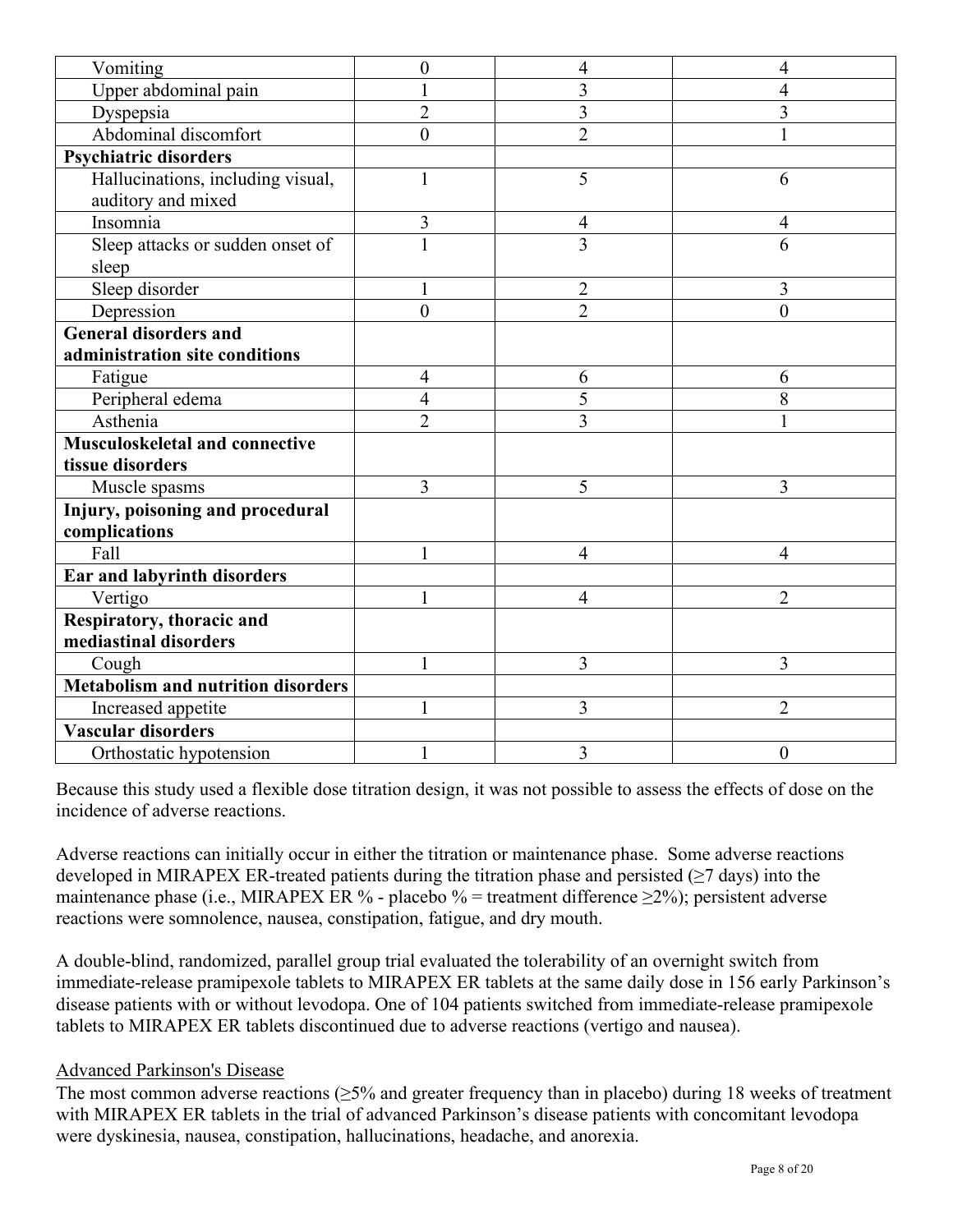Eight of 164 (5%) patients treated with MIRAPEX ER tablets for 18 weeks discontinued treatment due to adverse reactions compared to 7 of 178 (4%) patients who received placebo and 8 of 175 (5%) patients who received immediate-release pramipexole tablets. The most common adverse reactions leading to discontinuation of treatment with MIRAPEX ER tablets were nausea (1%) and hallucination (1%).

Table 2 lists adverse reactions that occurred with a frequency of at least 2% with MIRAPEX ER and were more frequent than with placebo during 18 weeks of treatment in patients with advanced Parkinson's disease treated with MIRAPEX ER tablets. In this study, MIRAPEX ER tablets, immediate-release pramipexole tablets, or placebo was administered to patients who were also receiving concomitant levodopa.

| <b>Body System/Adverse Reaction</b>       | Placebo        | <b>MIRAPEX ER</b> | <b>Immediate-Release</b> |
|-------------------------------------------|----------------|-------------------|--------------------------|
|                                           |                |                   | Pramipexole              |
|                                           | $n=178$        | $n=164$           | $n=175$                  |
|                                           | $\frac{0}{0}$  | $\frac{0}{0}$     | $\frac{0}{0}$            |
| <b>Nervous system disorders</b>           |                |                   |                          |
| Dyskinesia                                | 8              | 17                | 18                       |
| Headache                                  | 3              |                   | $\overline{4}$           |
| Dizziness (postural)                      |                | 2                 | 3                        |
| <b>Gastrointestinal disorders</b>         |                |                   |                          |
| Nausea                                    | 10             | 11                | 11                       |
| Constipation                              | 5              |                   | 6                        |
| Salivary hypersecretion                   | $\overline{0}$ | $\overline{2}$    | $\theta$                 |
| Diarrhea                                  |                | $\overline{2}$    |                          |
| <b>Psychiatric disorders</b>              |                |                   |                          |
| Hallucinations, including visual,         |                |                   |                          |
| auditory and mixed                        | $\overline{2}$ | 9                 | 7                        |
| Insomnia                                  | $\overline{2}$ | 4                 | 4                        |
| <b>Metabolism and nutrition disorders</b> |                |                   |                          |
| Anorexia                                  | $\overline{2}$ | 5                 |                          |
| <b>Musculoskeletal and connective</b>     |                |                   |                          |
| tissue disorders                          |                |                   |                          |
| Back pain                                 |                | $\overline{2}$    | 3                        |

| Table 2 Adverse-Reactions in an 18-Week Double-Blind, Placebo-Controlled Trial with MIRAPEX ER |
|------------------------------------------------------------------------------------------------|
| in Advanced Parkinson's Disease                                                                |

Because this flexible dose study used a titration design, it was not possible to assess the effects of dose on the incidence of adverse reactions.

Adverse reactions can initially occur in either the titration or maintenance phase. Some adverse reactions developed in MIRAPEX ER-treated patients during the titration phase and persisted ( $\geq$ 7 days) into the maintenance phase (i.e., MIRAPEX ER % - placebo % = treatment difference  $\geq$  2%); persistent adverse reactions were dyskinesia and insomnia.

# Laboratory Tests

During the development of MIRAPEX ER tablets, no systematic abnormalities on routine laboratory testing were noted.

Other adverse reactions observed during clinical trials of MIRAPEX immediate-release or MIRAPEX ER in early and advanced Parkinson's disease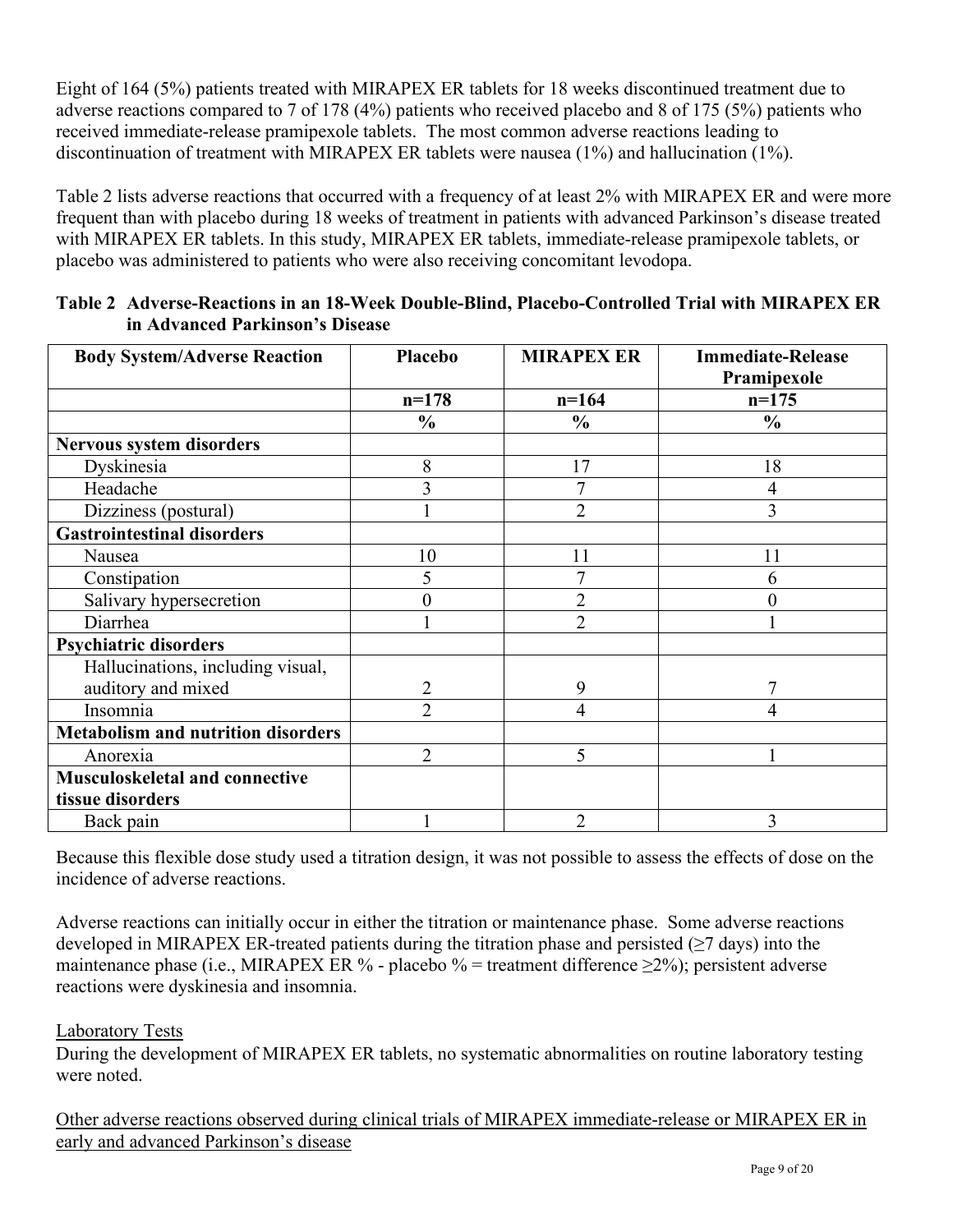Other adverse reactions in clinical studies involving MIRAPEX immediate-release or MIRAPEX ER tablets include abnormal dreams, akathisia, amnesia, decreased libido, decreased weight, dyspnea, pneumonia, and vision abnormalities.

# **6.2 Postmarketing Experience**

The following adverse reactions have been identified during post-approval use of MIRAPEX immediate-release or MIRAPEX ER tablets, primarily in Parkinson's disease patients. Because these reactions are reported voluntarily from a population of uncertain size, it is not always possible to reliably estimate their frequency or establish a causal relationship to drug exposure. Decisions to include these reactions in labeling are typically based on one or more of the following factors: (1) seriousness of the reaction, (2) frequency of reporting, or (3) strength of causal connection to pramipexole tablets.

*Cardiac Disorders:* cardiac failure

*Gastrointestinal Disorders:* vomiting

*General Disorders and Administration Site Conditions*: withdrawal symptoms [*see Warnings and Precautions (5.11)*]

*Metabolism and Nutrition Disorders:* syndrome of inappropriate antidiuretic hormone secretion (SIADH), weight increase

*Musculoskeletal and Connective Tissue Disorders:* postural deformity [*see Warnings and Precautions (5.6)*] *Nervous System Disorders:* syncope

*Skin and Subcutaneous Tissue Disorders:* skin reactions (including erythema, rash, pruritus, urticaria)

There are postmarketing reports of patients noticing tablet residue in their stool that resembles a swollen MIRAPEX ER whole tablet or swollen pieces of the tablet. Some patients have reported worsening of their Parkinson's disease symptoms when tablet residue was observed. If a patient reports tablet residue with worsening of their Parkinson's symptoms, prescribers may need to re-evaluate their medications.

# **7 DRUG INTERACTIONS**

# **7.1 Dopamine Antagonists**

Since pramipexole is a dopamine agonist, it is possible that dopamine antagonists, such as the neuroleptics (phenothiazines, butyrophenones, thioxanthenes) or metoclopramide, may diminish the effectiveness of MIRAPEX ER tablets.

# **8 USE IN SPECIFIC POPULATIONS**

# **8.1 Pregnancy**

# Risk Summary

There are no adequate data on the developmental risk associated with the use of MIRAPEX ER in pregnant women. No adverse developmental effects were observed in animal studies in which pramipexole was administered to rabbits during pregnancy. Effects on embryofetal development could not be adequately assessed in pregnant rats; however, postnatal growth was inhibited at clinically relevant exposures [*see Data*].

In the U.S. general population, the estimated background risk of major birth defects and of miscarriage in clinically recognized pregnancies is 2% to 4% and 15% to 20%, respectively. The background risk of major birth defects and miscarriage for the indicated population is unknown.

# Data

# *Animal Data*

Oral administration of pramipexole (0.1, 0.5, or 1.5 mg/kg/day) to pregnant rats during the period of organogenesis resulted in a high incidence of total resorption of embryos at the highest dose tested. This increase in embryolethality is thought to result from the prolactin-lowering effect of pramipexole; prolactin is necessary for implantation and maintenance of early pregnancy in rats but not in rabbits or humans. Because of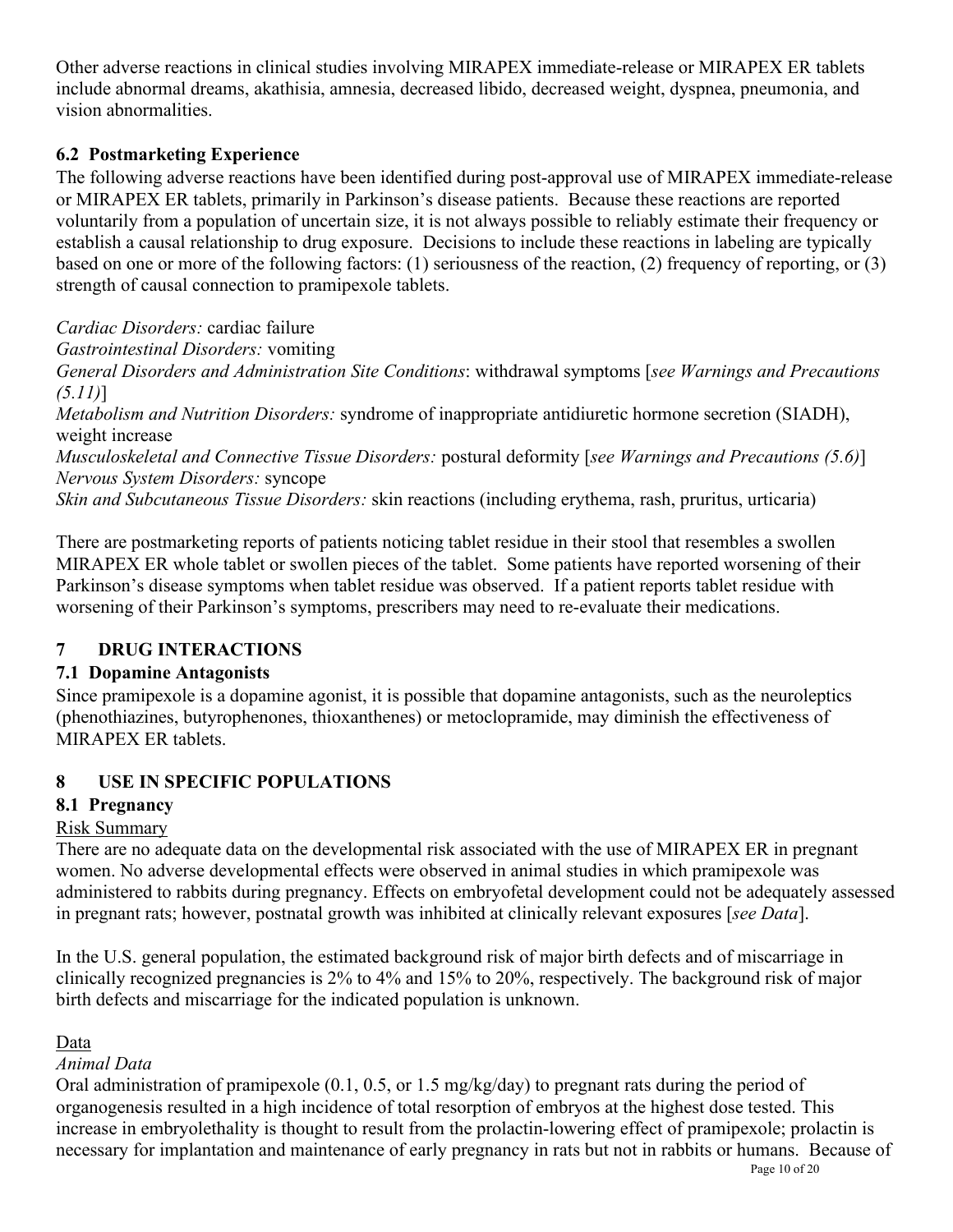pregnancy disruption and early embryonic loss in this study, the teratogenic potential of pramipexole could not be adequately assessed in rats. The highest no-effect dose for embryolethality in rats was associated with maternal plasma drug exposures (AUC) approximately equal to those in humans receiving the maximum recommended human dose (MRHD) of 4.5 mg/day. There were no adverse effects on embryo-fetal development following oral administration of pramipexole (0.1, 1, or 10 mg/kg/day) to pregnant rabbits during organogenesis (plasma AUC up to approximately 70 times that in humans at the MRHD). Postnatal growth was inhibited in the offspring of rats treated with pramipexole (0.1, 0.5, or 1.5 mg/kg/day) during the latter part of pregnancy and throughout lactation. The no-effect dose for adverse effects on offspring growth (0.1 mg/kg/day) was associated with maternal plasma drug exposures lower than that in humans at the MRHD.

# **8.2 Lactation**

# Risk Summary

There are no data on the presence of pramipexole in human milk, the effects of pramipexole on the breastfed infant, or the effects of pramipexole on milk production. However, inhibition of lactation is expected because pramipexole inhibits secretion of prolactin in humans. Pramipexole or metabolites, or both, are present in rat milk [*see Data*].

The developmental and health benefits of breastfeeding should be considered along with the mother's clinical need for MIRAPEX ER and any potential adverse effects on the breastfed infant from MIRAPEX ER or from the underlying maternal condition.

## Data

In a study of radio-labeled pramipexole, pramipexole or metabolites, or both, were present in rat milk at concentrations three to six times higher than those in maternal plasma.

# **8.4 Pediatric Use**

Safety and effectiveness of MIRAPEX ER tablets in pediatric patients have not been evaluated.

# **8.5 Geriatric Use**

Pramipexole total oral clearance is approximately 30% lower in subjects older than 65 years compared with younger subjects, because of a decline in pramipexole renal clearance due to an age-related reduction in renal function. This resulted in an increase in elimination half-life from approximately 8.5 hours to 12 hours. In a placebo-controlled clinical trial of MIRAPEX ER tablets in early Parkinson's disease, 47% of the 259 patients were ≥65 years of age. Among patients receiving MIRAPEX ER tablets, hallucinations were more common in the elderly, occurring in 13% of the patients  $\geq 65$  years of age compared to 2% of the patients <65 years of age.

# **8.6 Renal Impairment**

The elimination of pramipexole is dependent upon renal function. Pramipexole clearance is extremely low in dialysis patients, as a negligible amount of pramipexole is removed by dialysis [*see Dosage and Administration (2.2), Warnings and Precautions (5.7), and Clinical Pharmacology (12.3)*].

# **10 OVERDOSAGE**

There is no clinical experience with significant overdosage. One patient took 11 mg/day of pramipexole for 2 days in a clinical trial for an investigational use. Blood pressure remained stable, although pulse rate increased to between 100 and 120 beats/minute. No other adverse reactions were reported related to the increased dose.

There is no known antidote for overdosage of a dopamine agonist. If signs of central nervous system stimulation are present, a phenothiazine or other butyrophenone neuroleptic agent may be indicated; the efficacy of such drugs in reversing the effects of overdosage has not been assessed. Management of overdose may require general supportive measures along with gastric lavage, intravenous fluids, and electrocardiogram monitoring.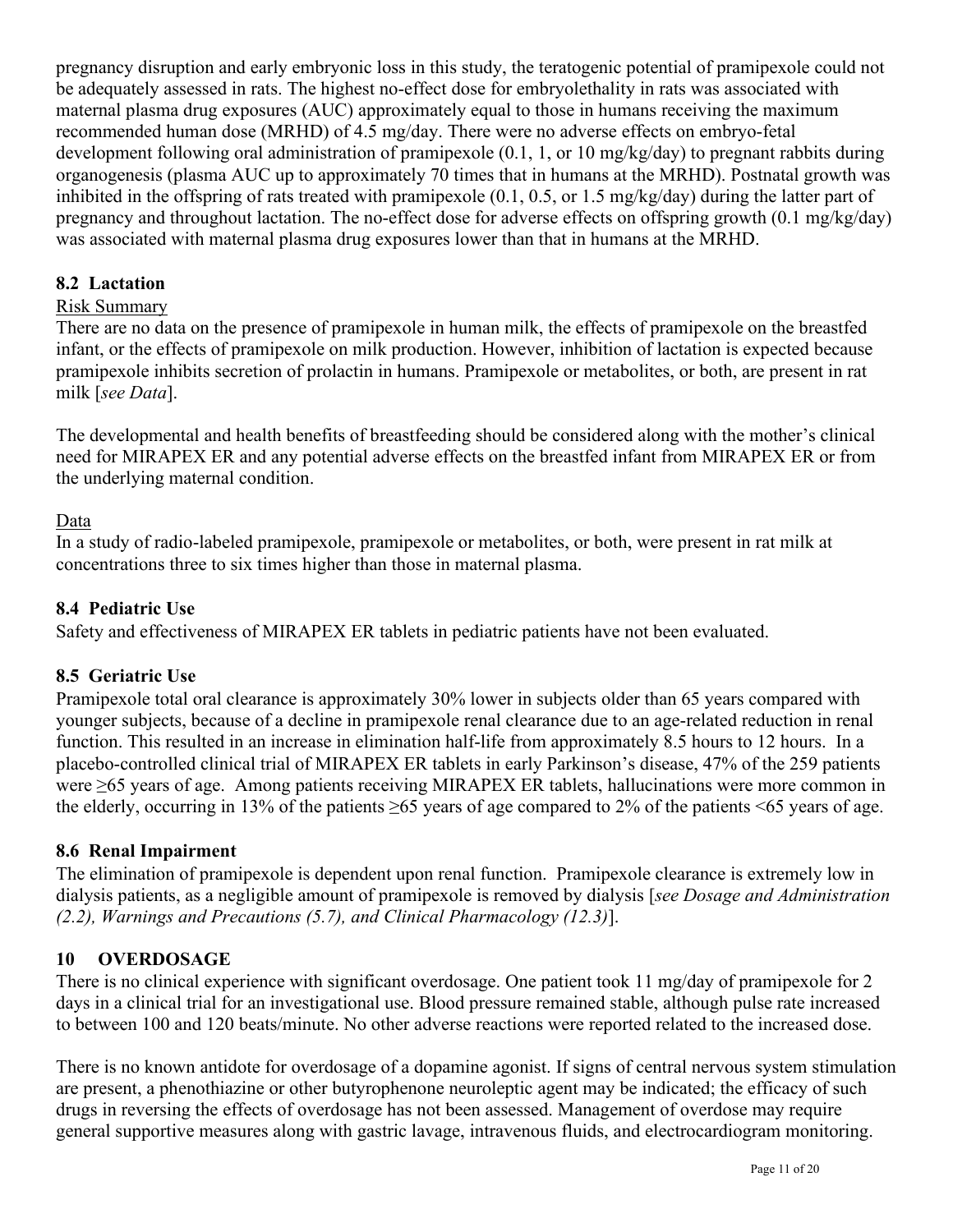# **11 DESCRIPTION**

MIRAPEX ER tablets contain pramipexole dihydrochloride (as a monohydrate). Pramipexole is a non-ergot dopamine agonist. The chemical name of pramipexole dihydrochloride monohydrate is (*S*)-2-amino-4,5,6,7 tetrahydro-6-(propylamino)benzothiazole dihydrochloride monohydrate. Its empirical formula is  $C_{10}H_{17}N_3S$  ·  $2HCl \cdot H_2O$ , and its molecular weight is 302.26.

The structural formula is:



Pramipexole dihydrochloride is a white to off-white powder substance. Melting occurs in the range of 296°C to 301°C, with decomposition. Pramipexole dihydrochloride is more than 20% soluble in water, about 8% in methanol, about 0.5% in ethanol, and practically insoluble in dichloromethane.

### MIRAPEX ER tablets 0.375 mg:

Each extended-release tablet contains 0.375 mg pramipexole dihydrochloride monohydrate equivalent to 0.352 mg pramipexole dihydrochloride.

### MIRAPEX ER tablets 0.75 mg:

Each extended-release tablet contains 0.75 mg pramipexole dihydrochloride monohydrate equivalent to 0.705 mg pramipexole dihydrochloride.

### MIRAPEX ER tablets 1.5 mg:

Each extended-release tablet contains 1.5 mg pramipexole dihydrochloride monohydrate equivalent to 1.41 mg pramipexole dihydrochloride.

### MIRAPEX ER tablets 2.25 mg:

Each extended-release tablet contains 2.25 mg pramipexole dihydrochloride monohydrate equivalent to 2.12 mg pramipexole dihydrochloride.

### MIRAPEX ER tablets 3 mg:

Each extended-release tablet contains 3 mg pramipexole dihydrochloride monohydrate equivalent to 2.82 mg pramipexole dihydrochloride.

### MIRAPEX ER tablets 3.75 mg:

Each extended-release tablet contains 3.75 mg pramipexole dihydrochloride monohydrate equivalent to 3.53 mg pramipexole dihydrochloride.

### MIRAPEX ER tablets 4.5 mg:

Each extended-release tablet contains 4.5 mg pramipexole dihydrochloride monohydrate equivalent to 4.23 mg pramipexole dihydrochloride.

Inactive ingredients for all strengths of MIRAPEX ER tablets consist of hypromellose, corn starch, carbomer homopolymer, colloidal silicon dioxide, and magnesium stearate.

### **12 CLINICAL PHARMACOLOGY**

### **12.1 Mechanism of Action**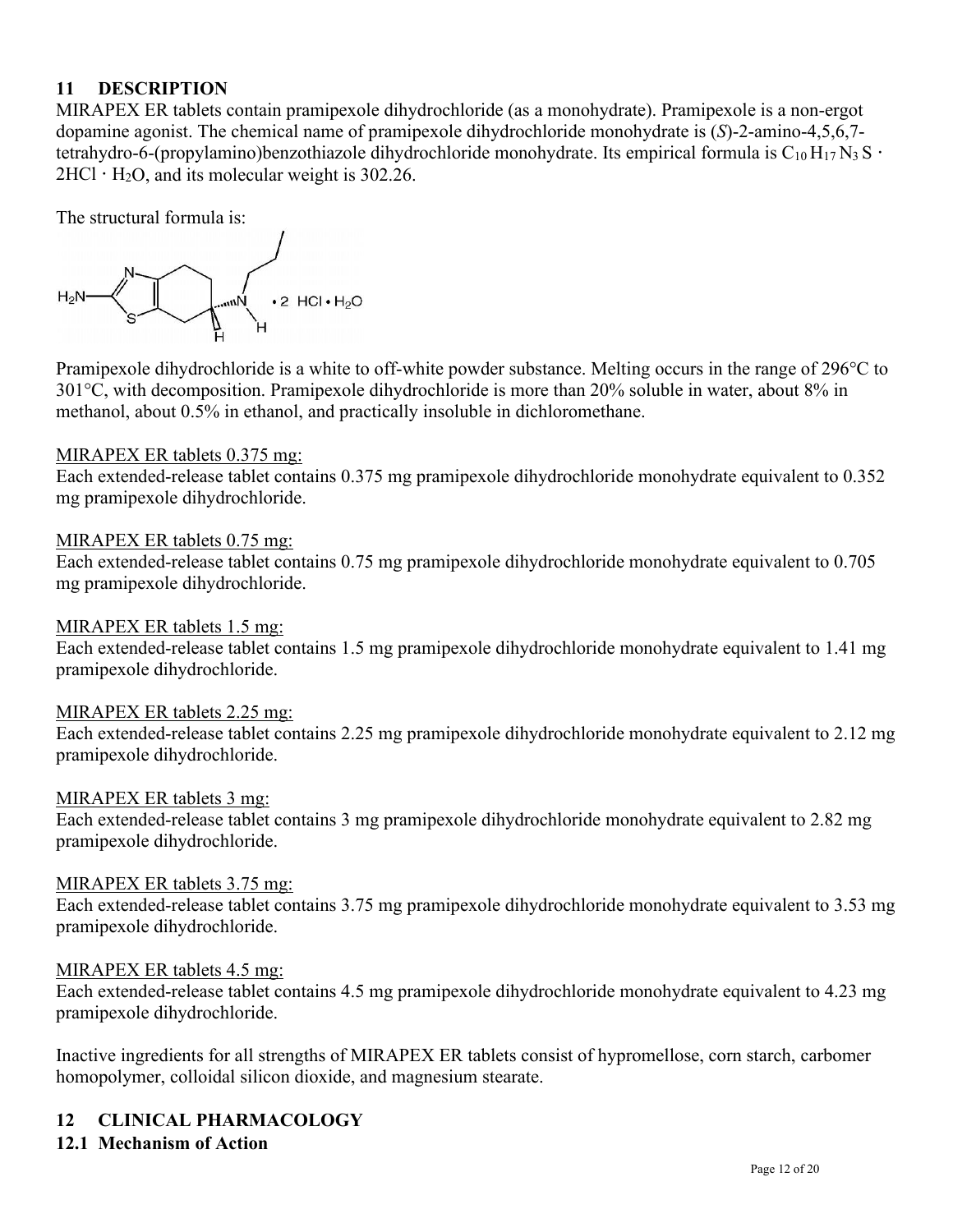Pramipexole is a non-ergot dopamine agonist with high relative *in vitro* specificity and full intrinsic activity at the  $D_2$  subfamily of dopamine receptors, binding with higher affinity to  $D_3$  than to  $D_2$  or  $D_4$  receptor subtypes.

The precise mechanism of action of pramipexole as a treatment for Parkinson's disease is unknown, although it is believed to be related to its ability to stimulate dopamine receptors in the striatum. This conclusion is supported by electrophysiologic studies in animals that have demonstrated that pramipexole influences striatal neuronal firing rates via activation of dopamine receptors in the striatum and the substantia nigra, the site of neurons that send projections to the striatum. The relevance of  $D_3$  receptor binding in Parkinson's disease is unknown.

# **12.2 Pharmacodynamics**

The effect of pramipexole on the QT interval of the ECG was investigated in a clinical study in 60 healthy male and female volunteers. All subjects initiated treatment with 0.375 mg MIRAPEX ER tablets administered once daily, and were up-titrated every 3 days to 2.25 mg and 4.5 mg daily, a faster rate of titration than recommended in the label. No dose- or exposure-related effect on mean QT intervals was observed; however, the study did not have a valid assessment of assay sensitivity. The effect of pramipexole on QTc intervals at higher exposures achieved either due to drug interactions (e.g., with cimetidine), renal impairment, or at higher doses has not been systematically evaluated.

Although mean values remained within normal reference ranges throughout the study, supine systolic blood pressure (SBP), diastolic blood pressure (DBP), and pulse rate for subjects treated with pramipexole generally increased during the rapid up-titration phase, by 10 mmHg, 7 mmHg, and 10 bpm higher than placebo, respectively. Higher SBP, DBP, and pulse rates compared to placebo were maintained until the pramipexole doses were tapered; values on the last day of tapering were generally similar to baseline values. Such effects have not been observed in clinical studies with Parkinson's disease patients, who were titrated according to labeled recommendations.

### **12.3 Pharmacokinetics**

MIRAPEX ER tablets, like immediate-release pramipexole tablets, display linear pharmacokinetics over the entire clinical dosage range. Slow release of pramipexole from MIRAPEX ER tablets with once-daily administration results in the same daily maximum and minimum pramipexole plasma concentrations ( $C_{\text{max}}$ ,  $C_{\text{min}}$ ) as three times daily administration of immediate-release pramipexole tablets.

### Absorption

The absolute bioavailability of pramipexole is greater than 90%, indicating that it is well absorbed and undergoes little presystemic metabolism.

Increase in systemic exposure of pramipexole following oral administration of 0.375 mg to 4.5 mg of MIRAPEX ER tablets was dose-proportional. For MIRAPEX ER tablets, steady state of exposure is reached within 5 days of continuous dosing.

Relative bioavailability of MIRAPEX ER tablets compared with immediate-release tablets was approximately 100%. In a repeat-dose study in healthy, normal volunteers, MIRAPEX ER tablets 4.5 mg administered once daily was bioequivalent with regard to  $C_{\text{max}}$  and AUC over 24 hours to immediate-release pramipexole tablets 1.5 mg administered three times daily. The average time-to-peak concentration for MIRAPEX ER tablets is 6 hours. Administration of MIRAPEX ER tablets with food (i.e., high-fat meal) did not affect AUC but increased  $C_{\text{max}}$  by approximately 20% and delayed  $T_{\text{max}}$  by approximately 2 hours compared with dosing under fasted conditions; these differences are not considered to be clinically relevant [*see Dosage and Administration (2.1)*].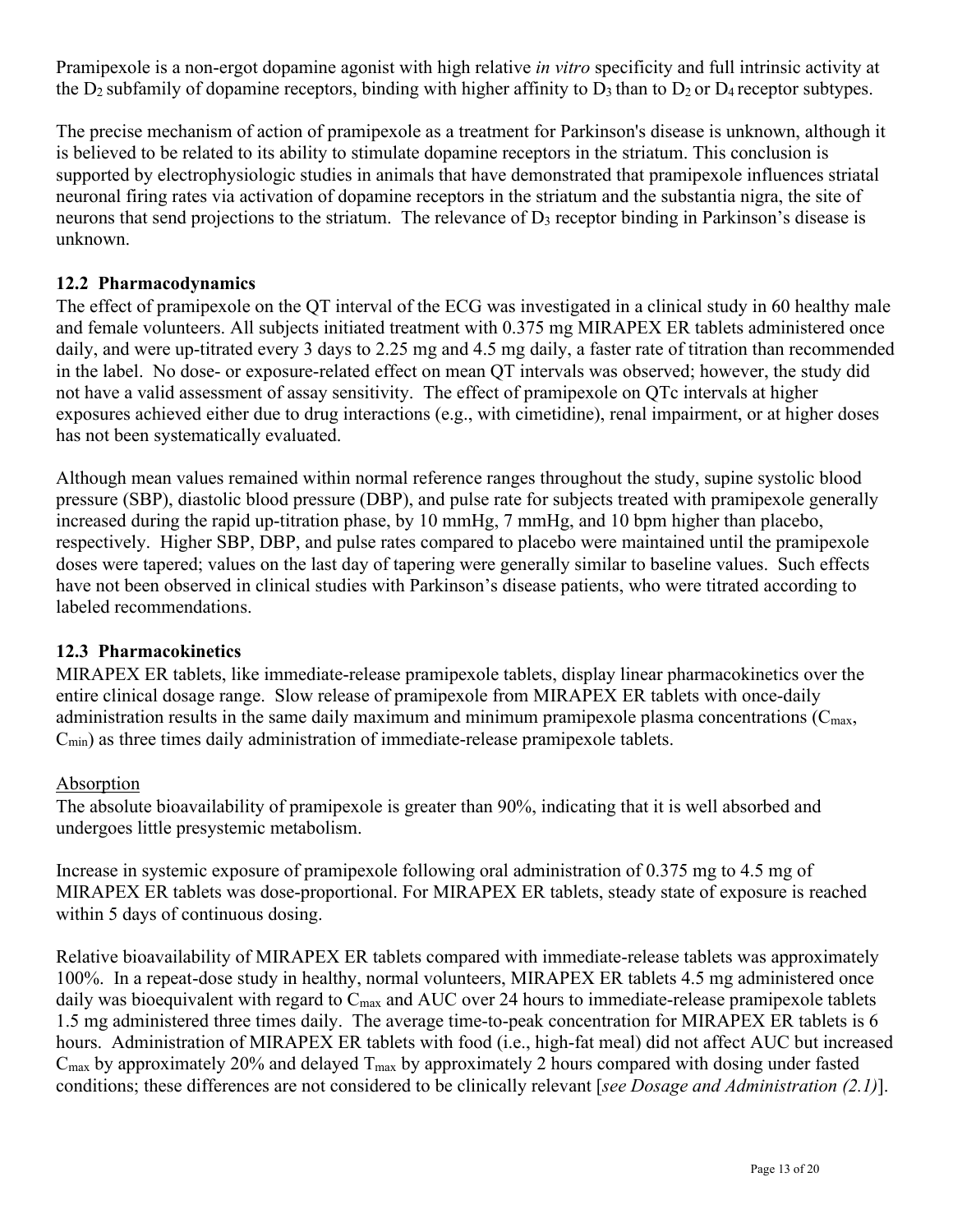# Distribution

Pramipexole is extensively distributed, having a volume of distribution of about 500 L (coefficient of variation  $[CV] = 20\%$ ). It is about 15% bound to plasma proteins. Pramipexole distributes into red blood cells as indicated by an erythrocyte-to-plasma ratio of approximately 2.

## Metabolism

Pramipexole is metabolized only to a negligible extent (<10%). No specific active metabolite has been identified in human plasma or urine.

## Elimination

Urinary excretion is the major route of pramipexole elimination, with 90% of a pramipexole dose recovered in urine, almost all as unchanged drug. The renal clearance of pramipexole is approximately 400 mL/min (CV=25%), approximately three times higher than the glomerular filtration rate. Thus, pramipexole is secreted by the renal tubules, probably by the organic cation transport system.

### Pharmacokinetics in Specific Populations

Because therapy with MIRAPEX ER tablets is initiated at a low dose and gradually titrated upward according to clinical tolerability to obtain the optimum therapeutic effect, adjustment of the initial dose based on gender, weight, race, or age is not necessary. However, renal insufficiency causes a large decrease in the ability to eliminate pramipexole. This will necessitate dosage adjustment in patients with moderate to severe renal impairment [*see Dosage and Administration (2.2)*].

### *Gender*

Pramipexole clearance is about 30% lower in women than in men, but this difference can be accounted for by differences in body weight. There is no difference in plasma half-life between males and females.

### *Age*

Pramipexole clearance is reduced by approximately 30% in the elderly (aged 65 years or older) compared with young, healthy volunteers (aged less than 40 years). This difference is most likely due to the reduction in renal function with age, since pramipexole clearance is correlated with renal function, as measured by creatinine clearance.

### *Race*

No racial differences in metabolism and elimination have been identified.

### *Hepatic Impairment*

The influence of hepatic insufficiency on pramipexole pharmacokinetics has not been evaluated. Because approximately 90% of the recovered dose is excreted in the urine as unchanged drug, hepatic impairment would not be expected to have a significant effect on pramipexole elimination.

### *Renal Impairment*

Clearance of immediate-release pramipexole was about 75% lower in patients with severe renal impairment (creatinine clearance approximately 20 mL/min) and about 60% lower in patients with moderate impairment (creatinine clearance approximately 40 mL/min) compared with healthy volunteers [*see Dosage and Administration (2.2) and Warnings and Precautions (5.7)*]. In patients with varying degrees of renal impairment, pramipexole clearance correlates well with creatinine clearance. Therefore, creatinine clearance can be used as a predictor of the extent of decrease in pramipexole clearance.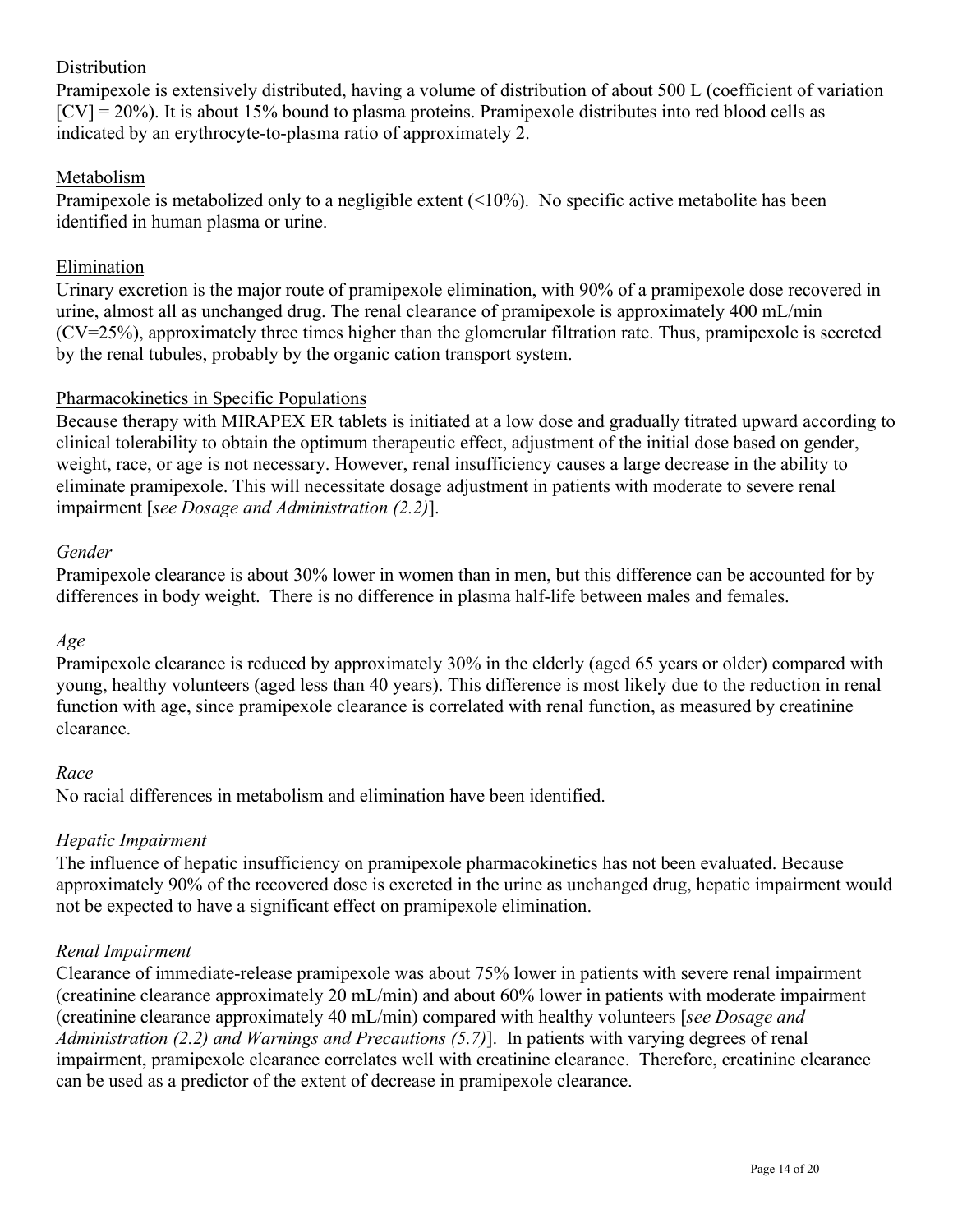# Drug Interactions

No specific pharmacokinetic drug interaction trials were conducted with MIRAPEX ER tablets since the potential for drug interactions mainly depends on the active drug substance pramipexole and not the formulation. The following interaction data were obtained using immediate-release pramipexole tablets.

*Carbidopa/levodopa:* Carbidopa/levodopa did not influence the pharmacokinetics of pramipexole in healthy volunteers (N=10). Pramipexole did not alter the extent of absorption (AUC) or the elimination of carbidopa/levodopa, although it caused an increase in levodopa  $C_{\text{max}}$  by about 40% and a decrease in  $T_{\text{max}}$  from 2.5 to 0.5 hours.

*Selegiline:* In healthy volunteers (N=11), selegiline did not influence the pharmacokinetics of pramipexole.

*Amantadine:* Population pharmacokinetic analyses suggest that amantadine may slightly decrease the oral clearance of pramipexole.

*Cimetidine:* Cimetidine, a known inhibitor of renal tubular secretion of organic bases via the cationic transport system, caused a 50% increase in pramipexole AUC and a 40% increase in half-life  $(N=12)$ .

*Probenecid:* Probenecid, a known inhibitor of renal tubular secretion of organic acids via the anionic transporter, did not noticeably influence pramipexole pharmacokinetics (N=12).

*Other drugs eliminated via renal secretion:* Population pharmacokinetic analysis suggests that coadministration of drugs that are secreted by the cationic transport system (e.g., cimetidine, ranitidine, diltiazem, triamterene, verapamil, quinidine, and quinine) decreases the oral clearance of pramipexole by about 20%, while those secreted by the anionic transport system (e.g., cephalosporins, penicillins, indomethacin, hydrochlorothiazide, and chlorpropamide) are likely to have little effect on the oral clearance of pramipexole. Other known organic cation transport substrates and/or inhibitors (e.g., cisplatin and procainamide) may also decrease the clearance of pramipexole.

*CYP interactions:* Inhibitors of cytochrome P450 enzymes would not be expected to affect pramipexole elimination because pramipexole is not appreciably metabolized by these enzymes *in vivo* or *in vitro*. Pramipexole does not inhibit CYP enzymes CYP1A2, CYP2C9, CYP2C19, CYP2E1, and CYP3A4. Inhibition of CYP2D6 was observed with an apparent Ki of 30 µM, indicating that pramipexole will not inhibit CYP enzymes at plasma concentrations observed following the clinical dose of 4.5 mg/day.

*Drugs affecting gastrointestinal motility or gastric pH:* Population pharmacokinetic analysis suggests that coadministration of antacids (N=6) decreased the oral clearance of pramipexole by about 25%, while H2-blockers  $(N=5)$ , anticholinergics  $(N=27)$ , propulsive  $(N=7)$ , and proton pump inhibitors  $(N=16)$  are likely to have little effect on the oral clearance of pramipexole.

# **13 NONCLINICAL TOXICOLOGY**

# **13.1 Carcinogenesis, Mutagenesis, Impairment of Fertility**

Two-year carcinogenicity studies with pramipexole have been conducted in mice and rats. Pramipexole was administered in the diet to mice at doses up to 10 mg/kg/day [or approximately 10 times the maximum recommended human dose (MRHD) of 1.5 mg TID on a mg/m<sup>2</sup> basis]. Pramipexole was administered in the diet to rats at doses up to 8 mg/kg/day. These doses were associated with plasma AUCs up to approximately 12 times that in humans at the MRHD. No significant increases in tumors occurred in either species.

Pramipexole was not mutagenic or clastogenic in a battery of *in vitro* (bacterial reverse mutation, V79/HGPRT gene mutation, chromosomal aberration in CHO cells) and *in vivo* (mouse micronucleus) assays.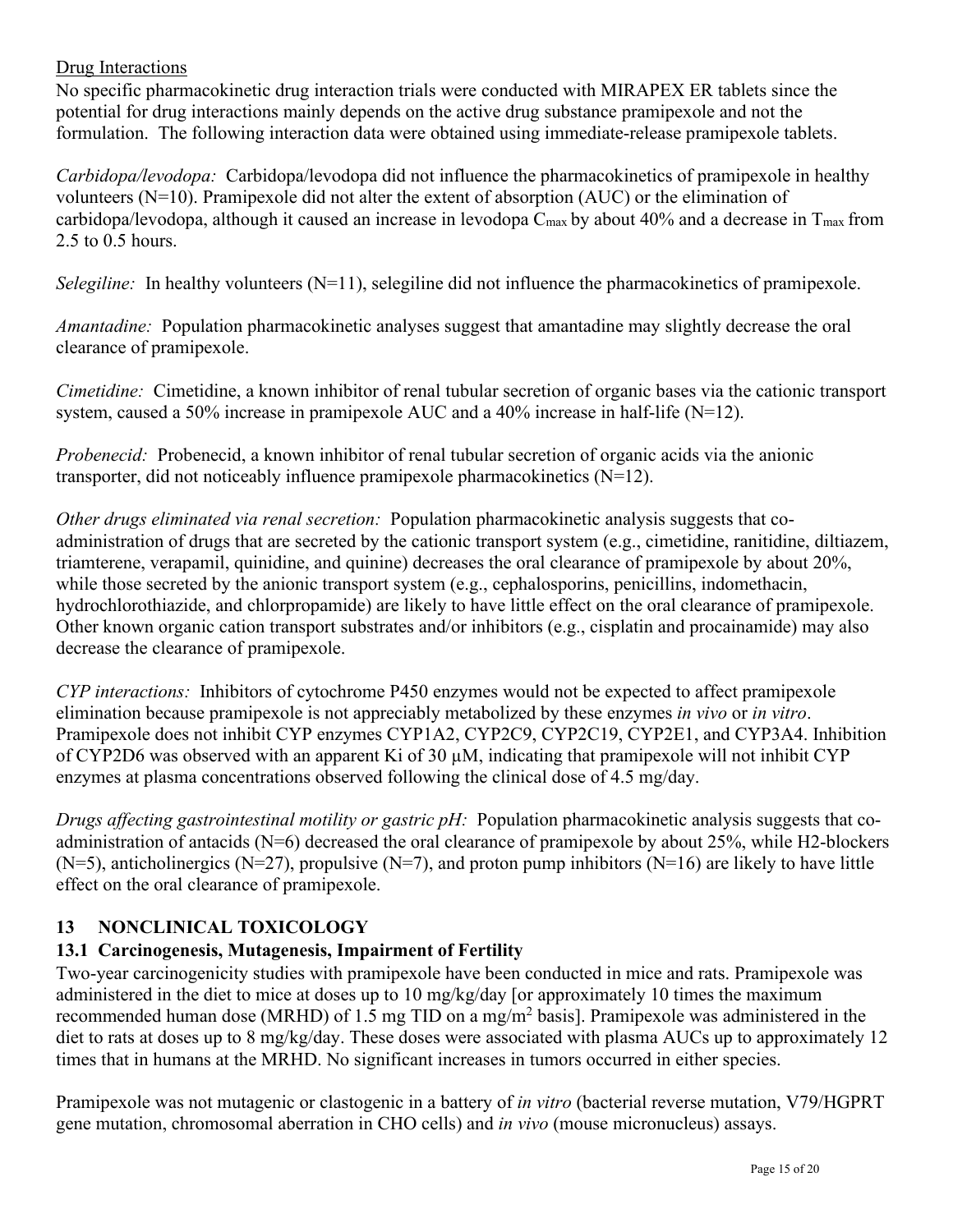In rat fertility studies, pramipexole at a dose of 2.5 mg/kg/day (5 times the MRHD on a mg/m<sup>2</sup> basis) prolonged estrus cycles and inhibited implantation. These effects were associated with reductions in serum levels of prolactin, a hormone necessary for implantation and maintenance of early pregnancy in rats.

# **13.2 Animal Toxicology and/or Pharmacology**

# Retinal Pathology in Albino Rats

Pathologic changes (degeneration and loss of photoreceptor cells) were observed in the retina of albino rats in the 2-year carcinogenicity study with pramipexole. These findings were first observed during week 76 and were dose-dependent in animals receiving 2 or 8 mg/kg/day (plasma AUCs equal to 2.5 and 12.5 times that in humans at the MRHD of 1.5 mg TID). In a similar study of pigmented rats with 2-years exposure to pramipexole at 2 or 8 mg/kg/day, retinal degeneration was not observed. Animals given drug had thinning in the outer nuclear layer of the retina that was only slightly greater than that seen in control rats.

Investigative studies demonstrated that pramipexole reduced the rate of disk shedding from the photoreceptor rod cells of the retina in albino rats, which was associated with enhanced sensitivity to the damaging effects of light. In a comparative study, degeneration and loss of photoreceptor cells occurred in albino rats after 13 weeks of treatment with 25 mg/kg/day of pramipexole (54 times the highest clinical dose on a mg/m<sup>2</sup> basis) and constant light (100 lux), but not in pigmented rats exposed to the same dose and higher light intensities (500 lux). Thus, the retina of albino rats is considered to be uniquely sensitive to the damaging effects of pramipexole and light. Similar changes in the retina did not occur in a 2-year carcinogenicity study in albino mice treated with 0.3, 2, or 10 mg/kg/day (0.3, 2.2, and 11 times the highest clinical dose on a mg/m<sup>2</sup> basis). Evaluation of the retinas of monkeys given 0.1, 0.5, or 2.0 mg/kg/day of pramipexole (0.4, 2.2, and 8.6 times the highest clinical dose on a mg/m<sup>2</sup> basis) for 12 months and minipigs given 0.3, 1, or 5 mg/kg/day of pramipexole for 13 weeks also detected no changes.

The potential significance of this effect in humans has not been established, but cannot be disregarded because disruption of a mechanism that is universally present in vertebrates (i.e., disk shedding) may be involved.

# Fibro-osseous Proliferative Lesions in Mice

An increased incidence of fibro-osseous proliferative lesions occurred in the femurs of female mice treated for 2 years with 0.3, 2.0, or 10 mg/kg/day (0.3, 2.2, and 11 times the highest clinical dose on a mg/m<sup>2</sup> basis). Lesions occurred at a lower rate in control animals. Similar lesions were not observed in male mice or rats and monkeys of either sex that were treated chronically with pramipexole. The significance of this lesion to humans is not known.

# **14 CLINICAL STUDIES**

The effectiveness of MIRAPEX ER tablets in the treatment of Parkinson's disease was supported by clinical pharmacokinetic data [*see Clinical Pharmacology (12.3)*] and two randomized, double-blind, placebocontrolled, multicenter clinical trials in early and advanced Parkinson's disease. In both randomized studies, the Unified Parkinson's Disease Rating Scale (UPDRS) served as a primary outcome assessment measure. The UPDRS is a four-part multi-item rating scale intended to evaluate mentation (Part I), activities of daily living (Part II), motor performance (Part III), and complications of therapy (Part IV).

Part II of the UPDRS contains 13 questions related to activities of daily living, which are scored from 0 (normal) to 4 (maximal severity) for a maximum (worst) score of 52. Part III of the UPDRS contains 14 items designed to assess the severity of the cardinal motor findings in patients with Parkinson's disease (e.g., tremor, rigidity, bradykinesia, postural instability, etc.), scored for different body regions and has a maximum (worst) score of 108.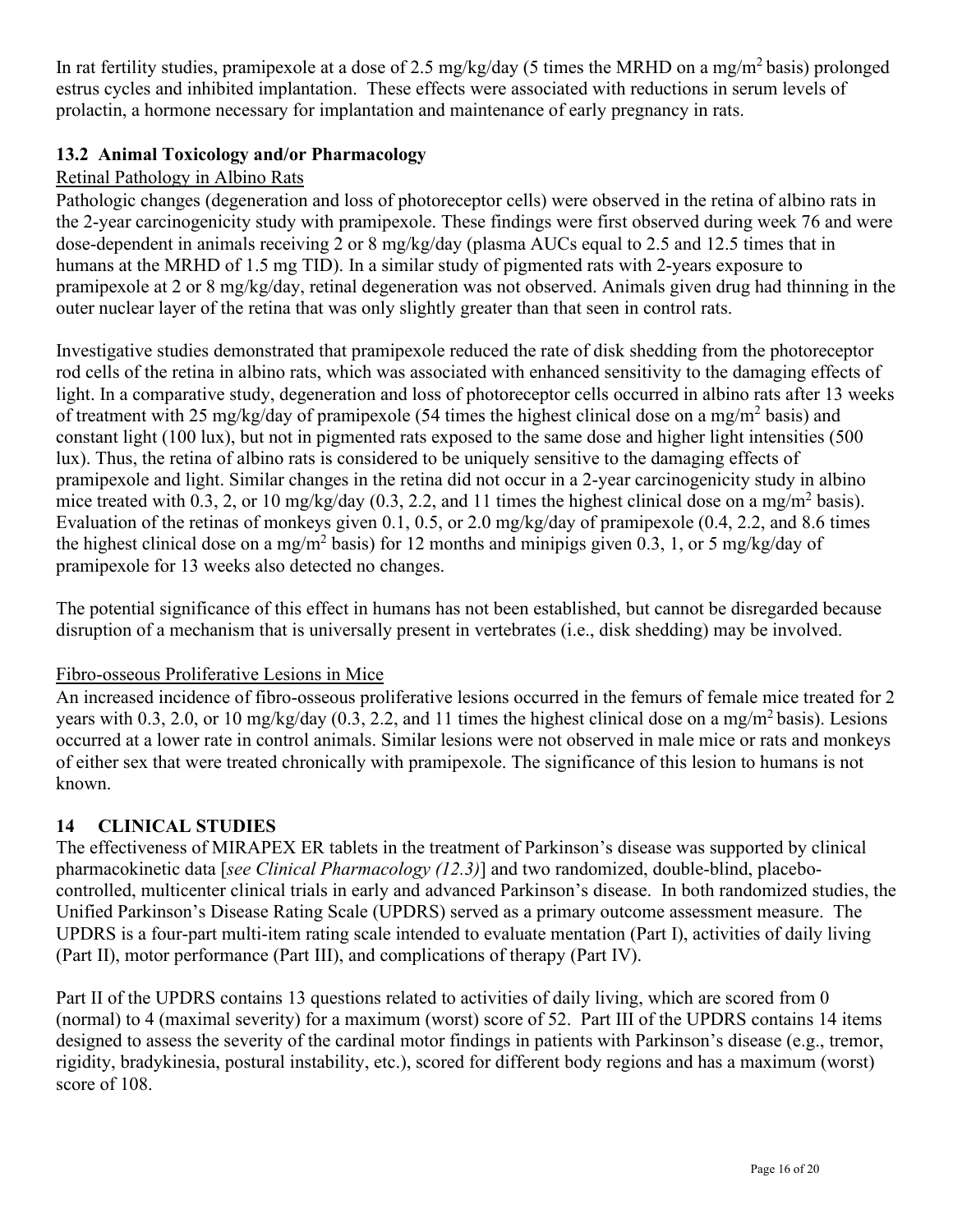# Early Parkinson's Disease

The effectiveness of MIRAPEX ER tablets in early Parkinson's disease patients (Hoehn & Yahr Stages I-III) who were not on levodopa therapy was established in a randomized, double-blind, placebo-controlled, 3 parallel-group clinical study. Patients were treated with MIRAPEX ER tablets, immediate-release pramipexole tablets, or placebo; those treated with MIRAPEX ER tablets or immediate-release pramipexole tablets had a starting dose of 0.375 mg/day followed by a flexible up-titration, based on efficacy and tolerability, up to 4.5 mg/day. Levodopa was permitted during the study as rescue medication. Stable doses of concomitant MAO-B inhibitors, anticholinergics, or amantadine, individually or in combination, were allowed. The primary efficacy endpoint was the mean change from baseline in the UPDRS Parts II+III score for MIRAPEX ER tablets versus placebo following 18 weeks of treatment.

At 18 weeks of treatment, the mean change from baseline UPDRS Parts II+III score was –8.1 points in patients receiving MIRAPEX ER tablets (n=102) and –5.1 points in patients receiving placebo (n=50), a difference that was statistically significant ( $p<0.03$ ). Seven patients treated with placebo (14%) and 3 patients treated with MIRAPEX ER tablets (3%) received levodopa rescue medication. At 18 weeks, the mean dose of MIRAPEX ER was 3 mg/day.

At 33-weeks, the adjusted mean improvement from baseline UPDRS Parts II+III score was –8.6 points in patients receiving MIRAPEX ER tablets ( $n=213$ ), compared to  $-3.8$  points in patients receiving placebo  $(n=103)$ .

At 18 and 33 weeks, the mean dose of MIRAPEX ER tablets was approximately 3 mg/day. Twenty-two patients treated with placebo (21%) and 15 patients treated with MIRAPEX ER tablets (7%) received levodopa rescue medication before the final assessment.

No differences in effectiveness based on age or gender were detected. Patients receiving MAOB-I, anticholinergics, or amantadine had responses similar to patients not receiving these drugs.

# Advanced Parkinson's Disease

The effectiveness of MIRAPEX ER tablets in advanced Parkinson's disease patients (Hoehn & Yahr Stages II-IV at "on" time) who were on concomitant levodopa therapy (at an optimized dose) and who had motor fluctuations (at least 2 cumulative hours of "off" time per day) was established in a randomized, double-blind, placebo-controlled, 3-parallel-group clinical study. Patients were treated with MIRAPEX ER tablets, immediate-release pramipexole tablets, or placebo; those treated with MIRAPEX ER tablets or immediaterelease pramipexole tablets had a starting dose of 0.375 mg/day followed by a flexible up-titration over 7 weeks, based on efficacy and tolerability, up to 4.5 mg/day, followed by a 26 week maintenance period. Levodopa dosage reduction was permitted only in the case of dopaminergic adverse events. The primary efficacy endpoint was the adjusted mean change from baseline in the UPDRS Parts II+III score for MIRAPEX ER tablets versus placebo following 18 weeks of treatment.

At 18 weeks of treatment, the adjusted mean improvement from baseline UPDRS Parts II+III score was –11.0 points in patients receiving MIRAPEX ER tablets (n=161) and –6.1 points in patients receiving placebo  $(n=174)$ ,  $(p=0.0001)$ . At week 18, the adjusted mean improvement from baseline in "off" time was  $-2.1$  hours for MIRAPEX ER and  $-1.4$  hours for placebo (p=0.0199).

At 33-weeks the adjusted mean improvement from baseline UPDRS Parts II+III score was –11.1 points in patients receiving MIRAPEX ER tablets ( $n=117$ ) and  $-6.8$  points in patients receiving placebo ( $n=136$ )  $(p=0.0135)$ .

At both 18 and 33 weeks the mean daily dose of MIRAPEX ER was 2.6 mg/day. At week 18, 4 patients (3%) in the placebo group and 14 patients (11%) in the MIRAPEX ER group had decreased their levodopa daily dose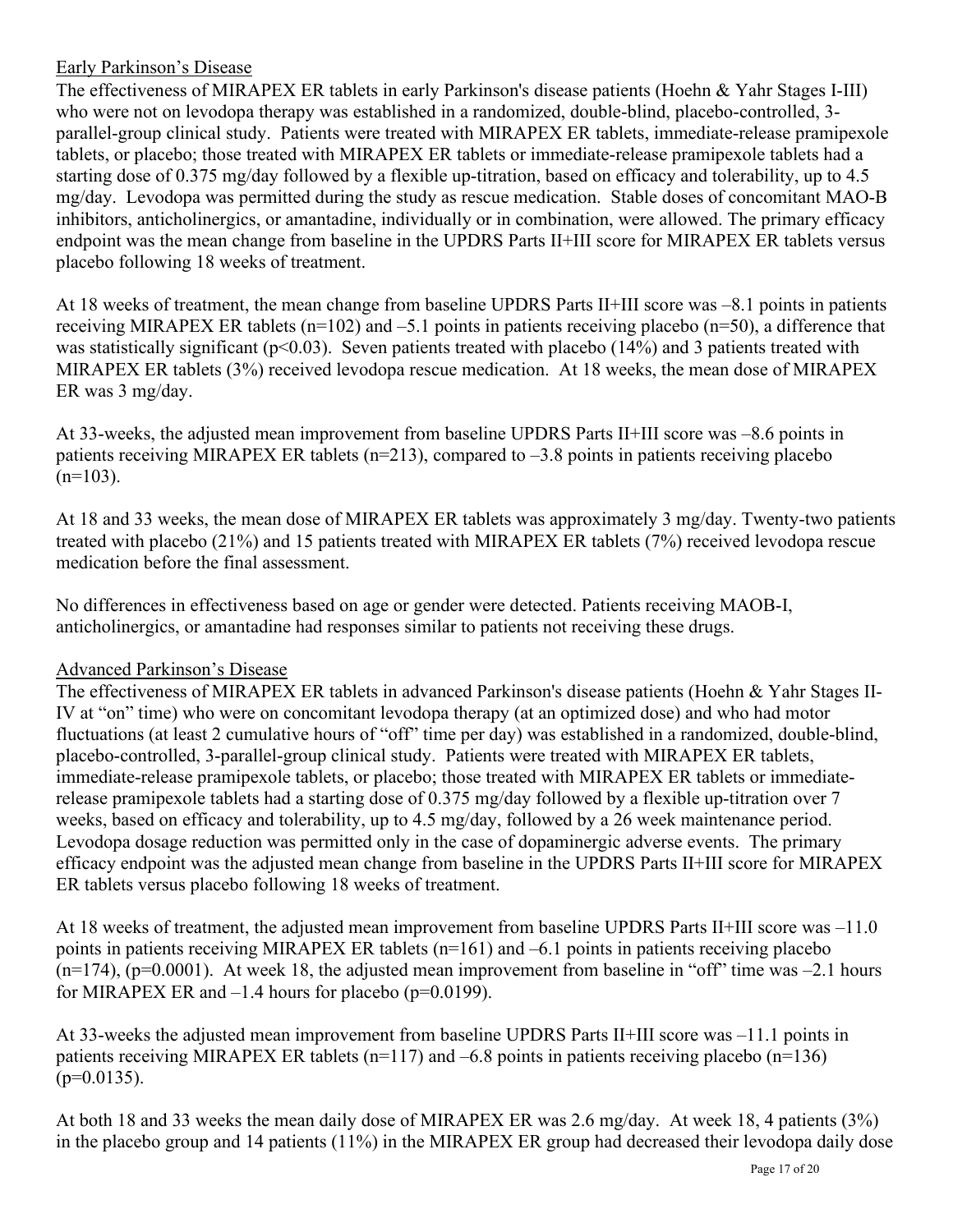compared to baseline due to dopaminergic adverse events. No clinically relevant difference in effectiveness was observed in the sub-group analyses based on gender, age, race (White vs Asian), or concomitant use of antiparkinsonian treatment (MAOB-I, amantadine or anticholinergics).

# **16 HOW SUPPLIED/STORAGE AND HANDLING**

## **16.1 How Supplied**

MIRAPEX ER tablets are available as follows:

0.375 mg: white to off-white, round, bevel-edged, extended-release tablets debossed with "ER" on one side and "0.375" on the other side.

| Unit of Use Bottles of 7  | NDC 0597-0109-17 |
|---------------------------|------------------|
| Unit of Use Bottles of 30 | NDC 0597-0109-30 |

0.75 mg: white to off-white, round, bevel-edged, extended-release tablets debossed with "ER" on one side and "0.75" on the other side.

| Unit of Use Bottles of 7  | NDC 0597-0285-17 |
|---------------------------|------------------|
| Unit of Use Bottles of 30 | NDC 0597-0285-30 |

1.5 mg: white to off-white, oval, extended-release tablets debossed with "ER" on one side and "1.5" on the other side.

| Unit of Use Bottles of 7  | NDC 0597-0113-17 |
|---------------------------|------------------|
| Unit of Use Bottles of 30 | NDC 0597-0113-30 |

2.25 mg: white to off-white, oval, extended-release tablets debossed with "ER" on one side and "2.25" on the other side.

Unit of Use Bottles of 30 NDC 0597-0286-30

3 mg: white to off-white, oval, extended-release tablets debossed with "ER" on one side and "3.0" on the other side.

Unit of Use Bottles of 30 NDC 0597-0115-30

3.75 mg: white to off-white, oval, extended-release tablets debossed with "ER" on one side and "3.75" on the other side.

Unit of Use Bottles of 30 NDC 0597-0287-30

4.5 mg: white to off-white, oval, extended-release tablets debossed with "ER" on one side and "4.5" on the other side.

Unit of Use Bottles of 30 NDC 0597-0116-30

### **16.2 Storage and Handling**

Store at 20°C to 25°C (68°F to 77°F); excursions permitted to 15°C to 30°C (59°F to 86°F) [see USP Controlled Room Temperature]. Protect from exposure to high humidity. Store in a safe place out of the reach of children.

### **17 PATIENT COUNSELING INFORMATION**

Advise the patient to read the FDA-approved patient labeling (Patient Information).

### Dosing Instructions

Instruct patients to take MIRAPEX ER tablets only as prescribed. If a dose is missed, MIRAPEX ER tablets should be taken as soon as possible, but no later than 12 hours after the regularly scheduled time. After 12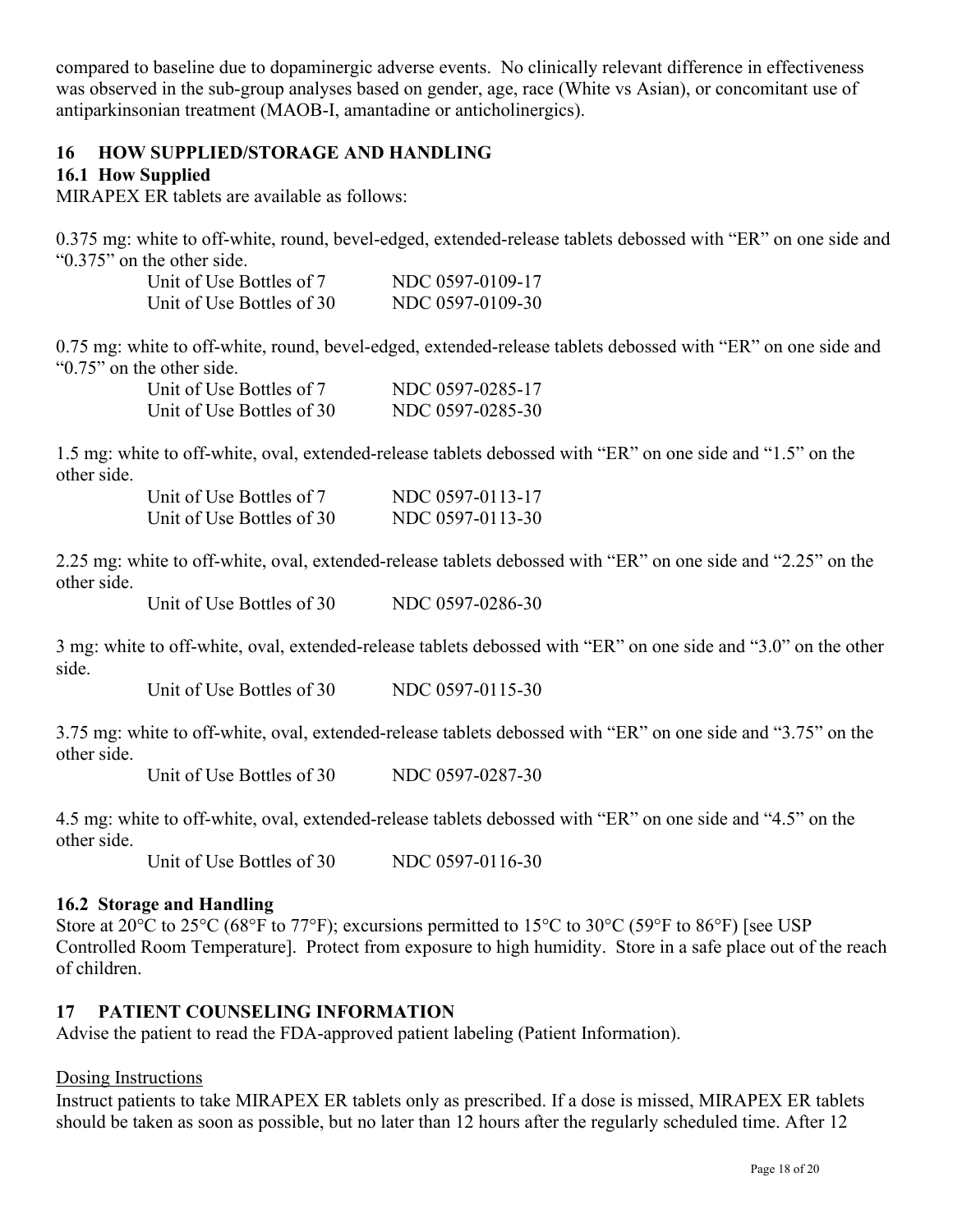hours, the missed dose should be skipped and the next dose should be taken on the following day at the regularly scheduled time.

MIRAPEX ER tablets can be taken with or without food. If patients develop nausea, advise that taking MIRAPEX ER tablets with food may reduce the occurrence of nausea.

MIRAPEX ER tablets should be swallowed whole. They should not be chewed, crushed, or divided [*see Dosage and Administration (2.1)*].

Inform patients that residue in stool which may resemble a swollen original MIRAPEX ER tablet or swollen pieces of the original tablet have been reported [*see Adverse Reactions (6.2)*]. Instruct patients to contact their physician if this occurs.

Pramipexole is the active ingredient that is in both MIRAPEX ER tablets and immediate-release pramipexole tablets. Ensure that patients do not take both immediate-release pramipexole and MIRAPEX ER.

## Sedating Effects

Alert patients to the potential sedating effects of MIRAPEX ER tablets, including somnolence and the possibility of falling asleep while engaged in activities of daily living. Since somnolence is a frequent adverse reaction with potentially serious consequences, patients should neither drive a car nor engage in other potentially dangerous activities until they have gained sufficient experience with MIRAPEX ER tablets to gauge whether or not it affects their mental and/or motor performance adversely. Advise patients that if increased somnolence or new episodes of falling asleep during activities of daily living (e.g., conversations or eating) are experienced at any time during treatment, they should not drive or participate in potentially dangerous activities until they have contacted their physician. Because of possible additive effects, advise caution when patients are taking other sedating medications or alcohol in combination with MIRAPEX ER and when taking concomitant medications that increase plasma levels of pramipexole (e.g., cimetidine) [*see Warnings and Precautions (5.1)*].

### Postural (Orthostatic) Hypotension

Advise patients that they may develop postural (orthostatic) hypotension, with or without symptoms such as dizziness, nausea, fainting, or blackouts, and sometimes, sweating. Hypotension may occur more frequently during initial therapy. Accordingly, caution patients against rising rapidly after sitting or lying down, especially if they have been doing so for prolonged periods and especially at the initiation of treatment with MIRAPEX ER [*see Warnings and Precautions (5.2)*].

# Impulse Control Symptoms Including Compulsive Behaviors

Alert patients and their caregivers to the possibility that they may experience intense urges to spend money, intense urges to gamble, increased sexual urges, binge eating and/or other intense urges and the inability to control these urges while taking MIRAPEX ER [*see Warnings and Precautions (5.3)*].

### Hallucinations and Psychotic-like Behavior

Inform patients that hallucinations and other psychotic-like behavior can occur. In patients with Parkinson's disease, the elderly are at a higher risk than younger patients [*see Warnings and Precautions (5.4)*].

# Withdrawal-Emergent Hyperpyrexia and Confusion

Advise patients who have been prescribed a lower dose or who have been withdrawn from the drug to notify their healthcare provider if they have symptoms such as fever, muscular rigidity, or altered consciousness [*see Warnings and Precautions (5.10)*].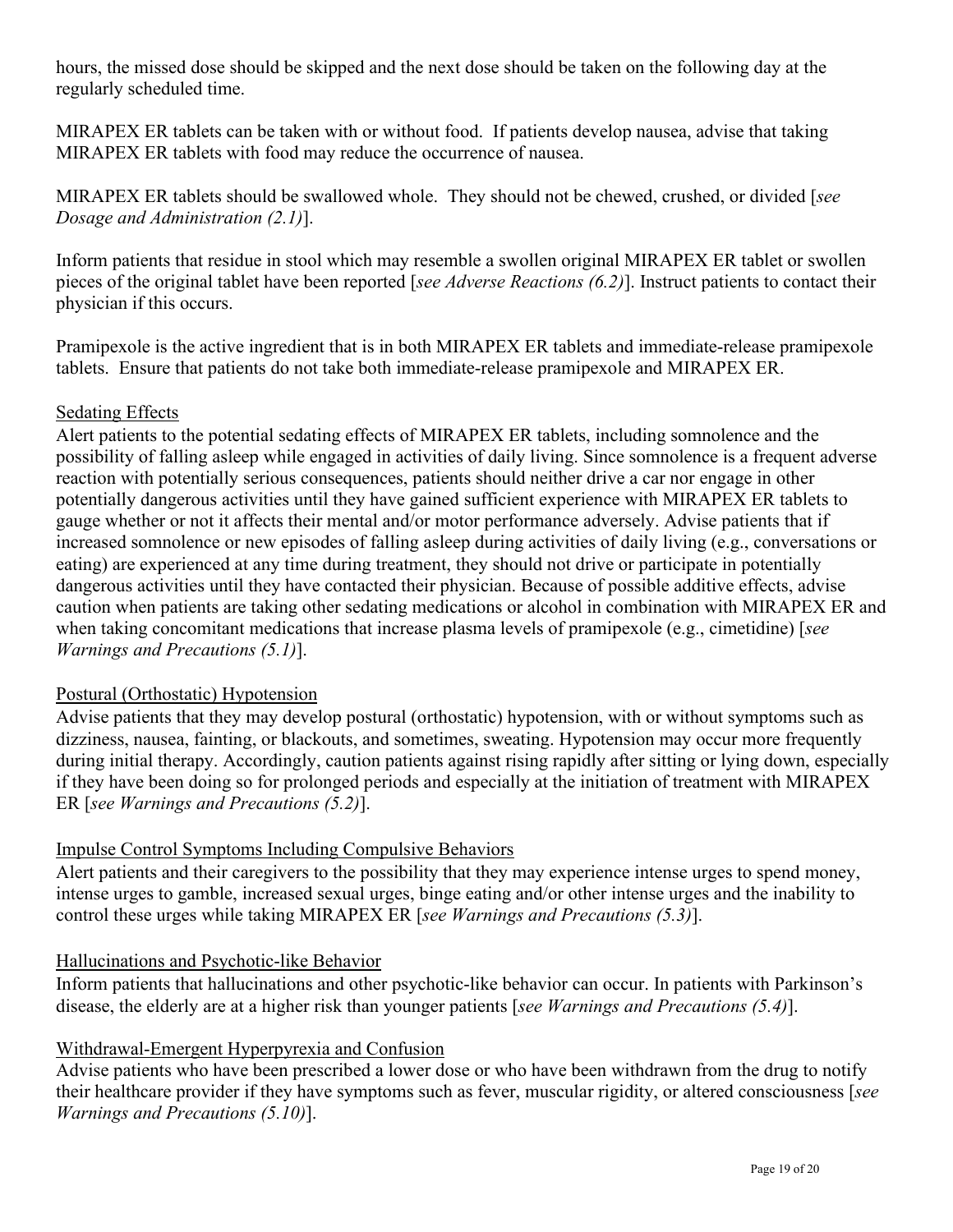### Withdrawal Symptoms

Advise patients that withdrawal symptoms may occur during or after discontinuation or dose reduction of MIRAPEX ER. Advise patients who have been prescribed a lower dose or who have been withdrawn from the drug to notify their healthcare provider if they have withdrawal symptoms such as apathy, anxiety, depression, fatigue, insomnia, sweating, or pain. Notify patients that in case of severe withdrawal symptoms, a trial readministration of a dopamine agonist at the lowest effective dose may be considered [*see Warnings and Precautions (5.11)*].

## Pregnancy

Because the teratogenic potential of pramipexole has not been completely established in laboratory animals, and because experience in humans is limited, advise women to notify their physicians if they become pregnant or intend to become pregnant during therapy [*see Use in Specific Populations (8.1)*].

## Lactation

Because of the possibility that pramipexole may be excreted in breast milk, advise women to notify their physicians if they intend to breast-feed or are breast-feeding an infant [*see Use in Specific Populations (8.2)*].

Distributed by: Boehringer Ingelheim Pharmaceuticals, Inc. Ridgefield, CT 06877 USA

Licensed from: Boehringer Ingelheim International GmbH

MIRAPEX is a registered trademark of and used under license from Boehringer Ingelheim International GmbH.

Address medical inquiries to: (800) 542-6257.

Copyright © 2021 Boehringer Ingelheim International GmbH ALL RIGHTS RESERVED

COL9694AG162021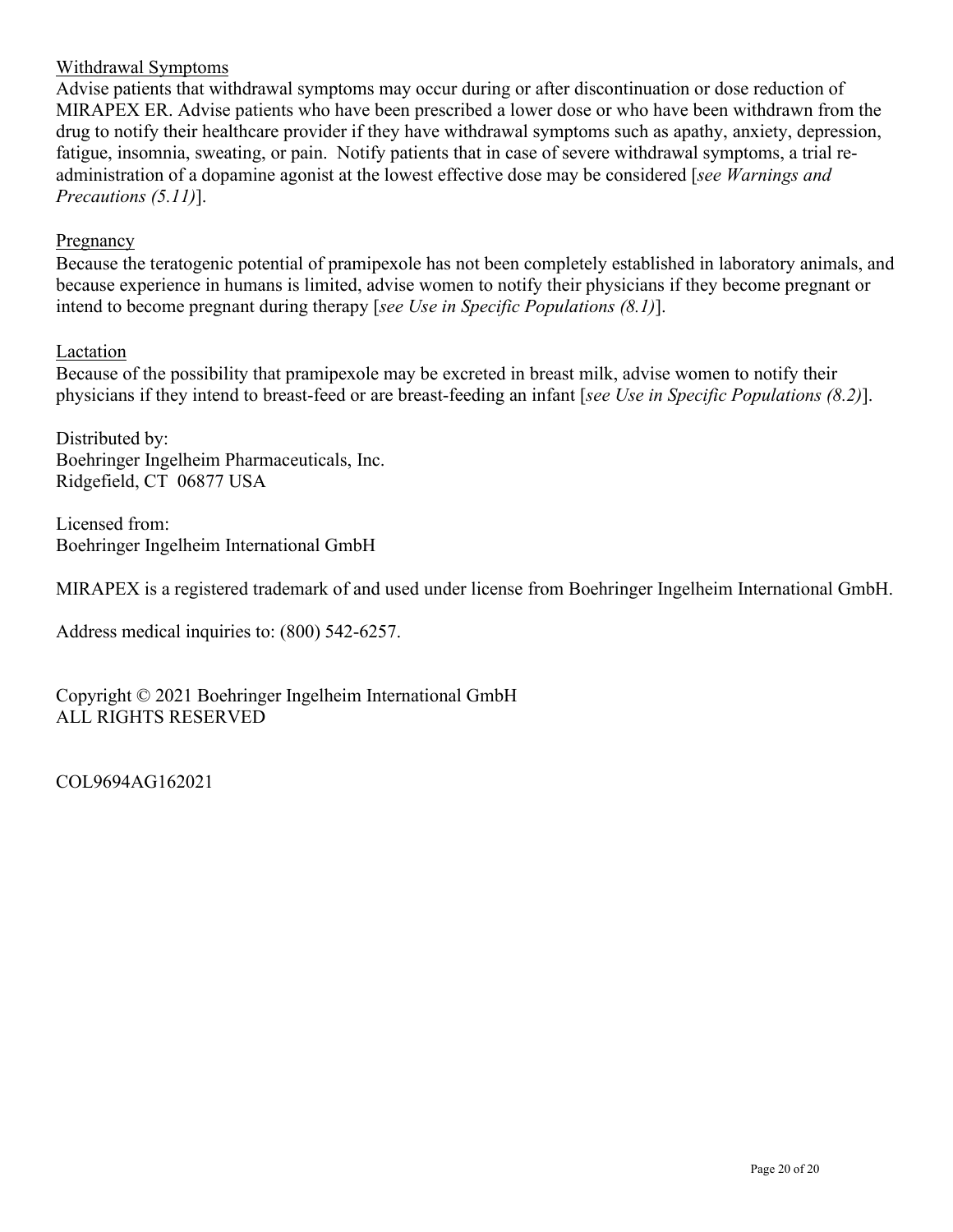## **Patient Information MIRAPEX ER® (mîr′-ah-pěx) (pramipexole dihydrochloride extended-release tablets)**

Read this Patient Information before you start taking MIRAPEX ER and each time you get a refill. There may be new information. This information does not take the place of talking with your doctor about your medical condition or your treatment.

### **What is MIRAPEX ER?**

MIRAPEX ER is a prescription medicine used to treat the signs and symptoms of Parkinson's disease.

### **It is not known if MIRAPEX ER is safe and effective in children.**

### **What should I tell my doctor before taking MIRAPEX ER?**

### **Before taking MIRAPEX ER, tell your doctor if you:**

- feel sleepy during the day
- have low blood pressure, or if you feel dizzy or faint, especially when getting up from sitting or lying down.
- have trouble controlling your muscles (dyskinesia)
- have kidney problems
- drink alcohol. Alcohol can increase the chance that MIRAPEX ER will make you feel sleepy or fall asleep when you should be awake.
- are pregnant or plan to become pregnant. It is not known if MIRAPEX ER will harm your unborn baby.
- are breastfeeding or plan to breastfeed. It is not known if MIRAPEX ER passes into your breast milk. You and your doctor should decide if you will take MIRAPEX ER or breastfeed. You should not do both.

**Tell your doctor about all the medicines you take, including** prescription and over-the-counter medicines, vitamins, and herbal supplements.

MIRAPEX ER and other medicines may affect each other causing side effects. MIRAPEX ER may affect the way other medicines work, and other medicines may affect how MIRAPEX ER works.

#### **Especially tell your doctor if you take:**

- medicines called neuroleptics (phenothiazines, butyrophenones, thioxanthenes) or metoclopramide. MIRAPEX ER may not work as well if you take these medicines.
- pramipexole (MIRAPEX). Pramipexole is the active ingredient in both MIRAPEX ER and MIRAPEX. If you are taking MIRAPEX, you should not take MIRAPEX ER.
- any other medicines that make you sleepy or may increase the effects of MIRAPEX ER, such as cimetidine (Tagamet).

Ask your doctor for a list of these medicines if you are not sure.

Know the medicines you take. Keep a list of them and show it to your doctor and pharmacist when you get a new medicine.

#### **How should I take MIRAPEX ER?**

• MIRAPEX ER is taken once daily.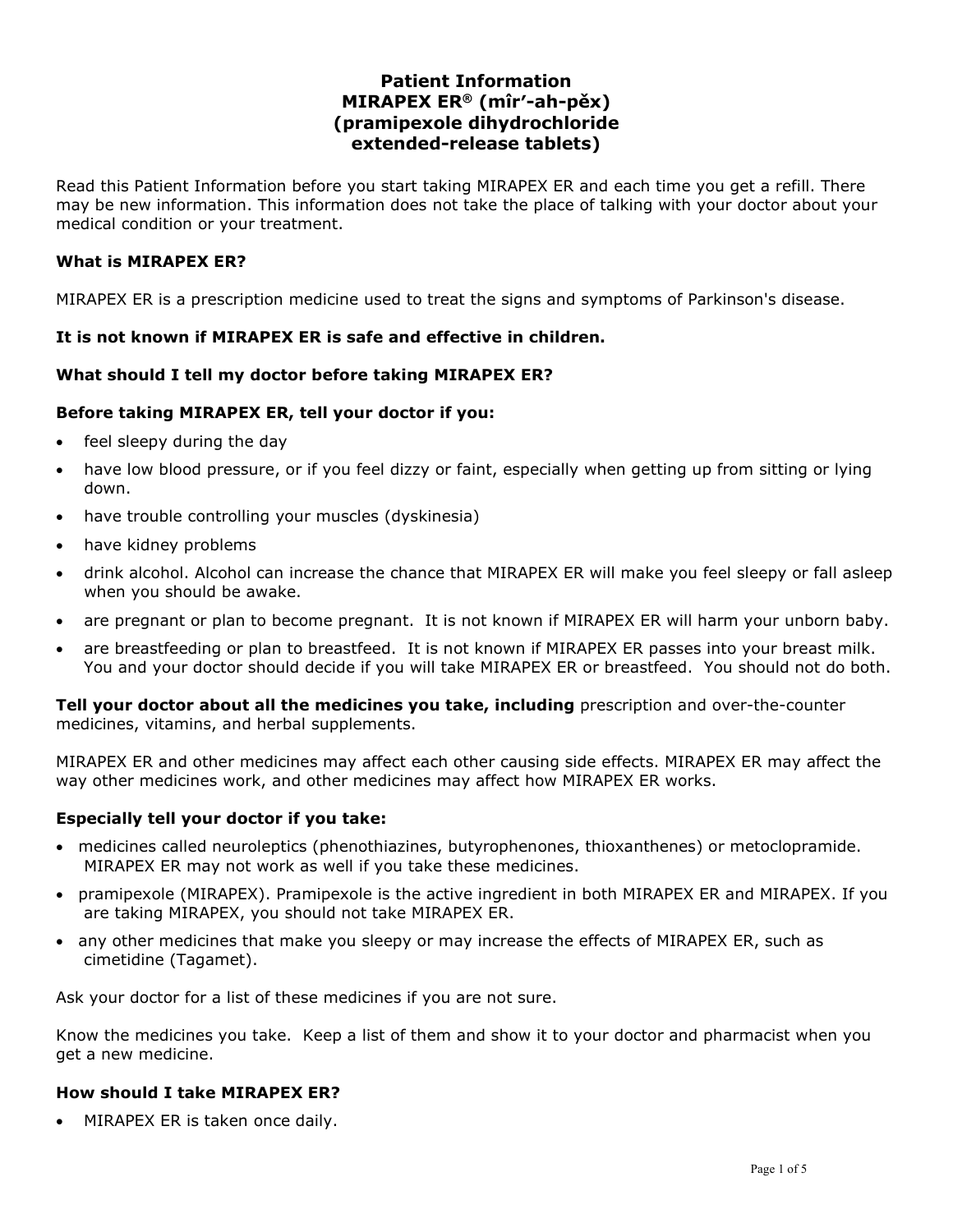- Your doctor will tell you how much MIRAPEX ER to take and when to take it. Do not take more or less MIRAPEX ER than your doctor tells you to.
- Swallow MIRAPEX ER whole. Do not chew, crush, or cut MIRAPEX ER.
- MIRAPEX ER can be taken with or without food. Taking MIRAPEX ER with food may lower your chances of getting nausea.
- You may see something that looks like a swollen original tablet or swollen pieces of the original tablet in your stool. If this happens, tell your doctor.
- If you miss a dose of MIRAPEX ER it should be taken as soon as possible, but no later than 12 hours after your regularly scheduled time. If it is later than 12 hours, the missed dose should be skipped and the next dose should be taken on the following day at your regularly scheduled time. **Do not double your next MIRAPEX ER dose**.
- **Do not** stop taking MIRAPEX ER without talking to your doctor first. If your doctor tells you to stop taking MIRAPEX ER, you should ask your doctor for specific instructions on how to slowly and safely discontinue taking MIRAPEX ER. If you stop taking MIRAPEX ER you may have withdrawal symptoms (see "withdrawal symptoms" under "**What are the possible side effects of MIRAPEX ER?**").

### **What should I avoid while taking MIRAPEX ER?**

- Do not drink alcohol while taking MIRAPEX ER. It can increase your chance of having serious side effects. See "What are the possible side effects of MIRAPEX ER?"
- Do not drive a car, operate a machine, or do other dangerous activities until you know how MIRAPEX ER affects you. Sleepiness caused by MIRAPEX ER can happen as late as 1 year after you start your treatment.

### **What are the possible side effects of MIRAPEX ER?**

### **MIRAPEX ER may cause serious side effects, including:**

- **falling asleep during normal daily activities.** MIRAPEX ER may cause you to fall asleep while you are doing daily activities such as driving, talking with other people, or eating.
	- Some people taking the medicine in MIRAPEX ER have had car accidents because they fell asleep while driving.
	- Some people did not feel sleepy before they fell asleep while driving. You could fall asleep without any warning.

Tell your doctor right away if you fall asleep while you are doing activities such as talking, eating, driving, or if you feel sleepier than normal for you.

- **low blood pressure when you sit or stand up quickly.** After you have been sitting or lying down, stand up slowly until you know how MIRAPEX ER affects you. This may help reduce the following symptoms while you are taking MIRAPEX ER:
	- dizziness
	- nausea
	- fainting
	- sweating
- **unusual urges.** Some people who take certain medicines to treat Parkinson's disease, including MIRAPEX ER, have reported problems, such as gambling, compulsive eating, compulsive buying, and increased sex drive.

If you or your family members notice that you are developing unusual urges or behaviors, talk to your doctor.

• **hallucinations and other psychotic-like behavior (seeing visions, hearing sounds or feeling sensations that are not real, confusion, excessive suspicion, aggressive behavior, agitation, delusional beliefs and disorganized thinking).** The chances of having hallucinations or other psychotic-like changes are higher in people taking MIRAPEX ER for Parkinson's disease who are elderly (age 65 or older).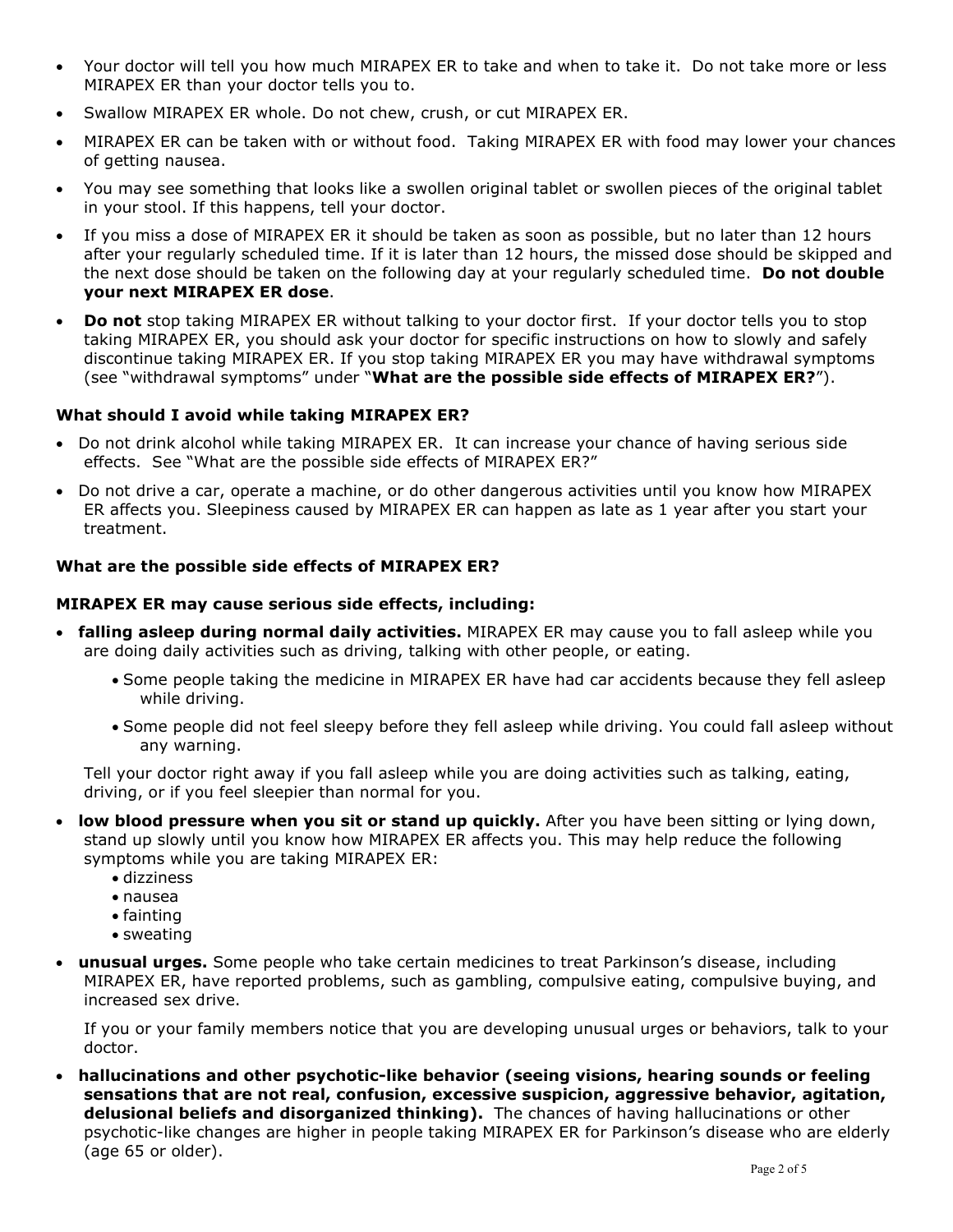If you have hallucinations or other psychotic-like changes, talk with your doctor right away.

- **uncontrolled sudden movements (dyskinesia).** If you have new dyskinesia, or your existing dyskinesia gets worse, tell your doctor.
- **posture changes**. Talk with your doctor if you have posture changes you cannot control. These may include your neck bending forward, bending forward at the waist, or tilting sideways when you sit, stand, or walk.
- **withdrawal symptoms**. MIRAPEX ER is a dopamine agonist medicine. Dopamine agonist medicines, including MIRAPEX ER, can cause withdrawal symptoms as your dose is slowly lowered (tapered) or when treatment with MIRAPEX ER is stopped. Tell your doctor right away if you get any of the following withdrawal symptoms:
	- fever
	- confusion
	- severe muscle stiffness
	- feeling like you do not care about things you usually care about (apathy)
	- anxiety
	- depression
	- fatigue
	- insomnia
	- sweating
	- pain

After you have stopped taking MIRAPEX ER, your doctor may need to restart you at a low dose of MIRAPEX ER if you get severe withdrawal symptoms.

The most common side effects in people taking MIRAPEX ER for early Parkinson's disease are:

- nausea and vomiting
- constipation
- dizziness
- fatigue
- dry mouth
- swelling of the feet and ankles

The most common side effects in people taking MIRAPEX ER who have later stage Parkinson's disease are nausea, constipation, headache and weight loss (anorexia).

These are not all the possible side effects of MIRAPEX ER. Tell your doctor if you have any side effect that bothers you.

Call your doctor for medical advice about side effects. You may report side effects to FDA at 1-800-FDA-1088.

#### **How should I store MIRAPEX ER?**

- Store MIRAPEX ER at room temperature from 68ºF to 77ºF (20ºC to 25ºC).
- Keep MIRAPEX ER away from high humidity or moisture.
- Keep MIRAPEX ER and all medicines out of the reach of children.

### **General Information about the safe and effective use of MIRAPEX ER.**

Medicines are sometimes prescribed for purposes other than those listed in a Patient Information leaflet. Do not use MIRAPEX ER for a condition for which it was not prescribed. Do not give MIRAPEX ER to other people, even if they have the same symptoms that you have. It may harm them.

This Patient Information leaflet summarizes the most important information about MIRAPEX ER. If you would like more information, talk with your doctor. You can ask your pharmacist or doctor for more information about MIRAPEX ER tablets that is written for healthcare professionals.

For current Prescribing Information, scan the code or for additional information, you may also call Boehringer Ingelheim Pharmaceuticals, Inc. at 1-800-542-6257.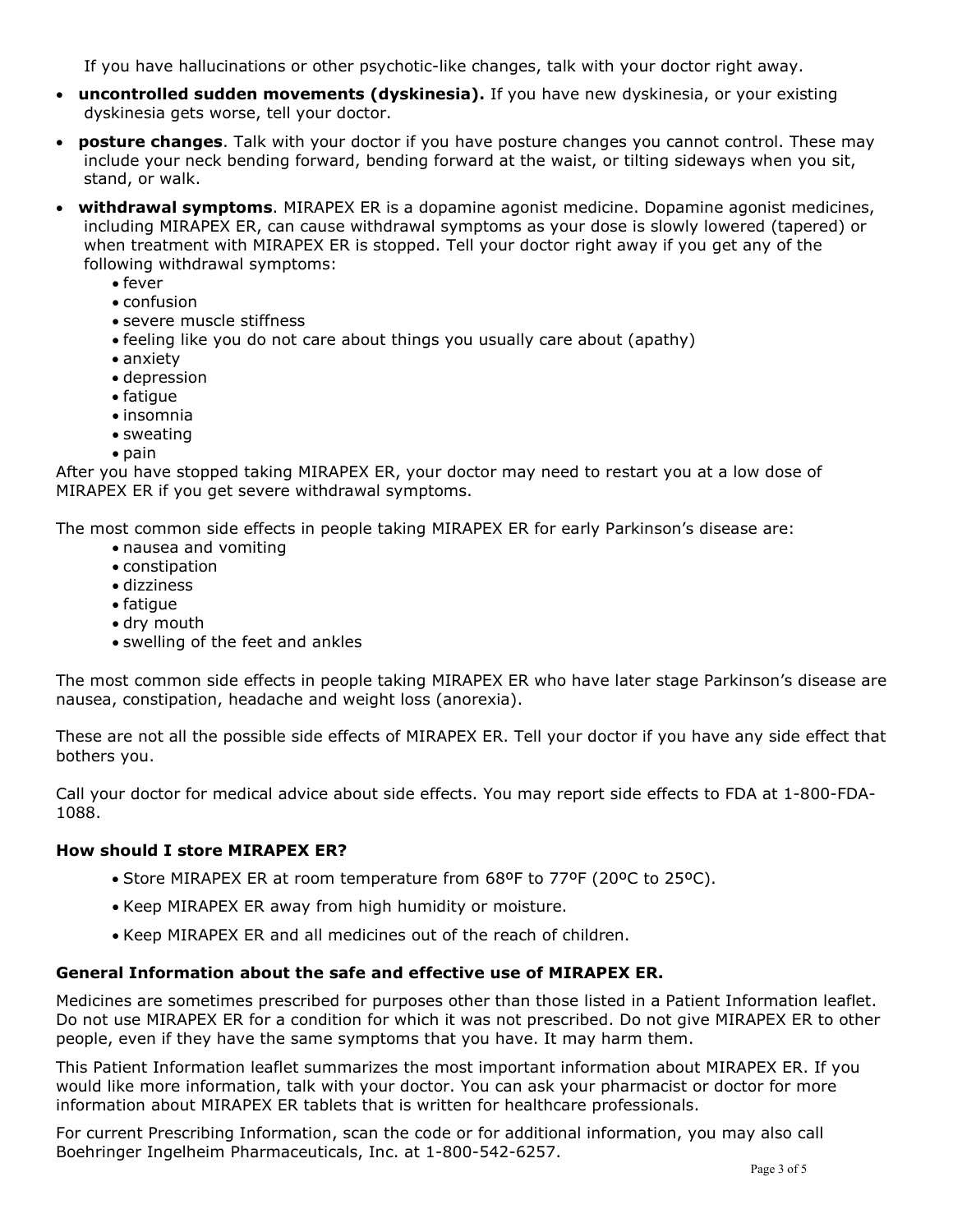

### **What are the ingredients in MIRAPEX ER?**

**Active Ingredient**: pramipexole dihydrochloride monohydrate.

**Inactive Ingredients**: hypromellose, corn starch, carbomer homopolymer, colloidal silicon dioxide, and magnesium stearate.

### **What does MIRAPEX ER look like?**

These pictures show what MIRAPEX ER tablets look like. Notice that each strength tablet looks different. Immediately call your pharmacist if you receive a MIRAPEX ER tablet that does not look like one of the tablets shown below, as you may have received the wrong medication.

| <b>Strength</b>   | Front | <b>Back</b> |
|-------------------|-------|-------------|
| 0.375 mg          | 0,375 | ER          |
| $0.75$ mg         | 0.75  | ER          |
| 1.5 <sub>mg</sub> | 1.5   | ER          |
| $2.25$ mg         | 2.25  | ER          |
| 3 mg              | 3.0   | ER          |
| 3.75 mg           | 3.75  | ER          |
| 4.5 mg            | 4.5   | ER          |

Tablets not actual size.

This Patient Information has been approved by the U.S. Food and Drug Administration.

Distributed by: Boehringer Ingelheim Pharmaceuticals, Inc. Ridgefield, CT 06877 USA